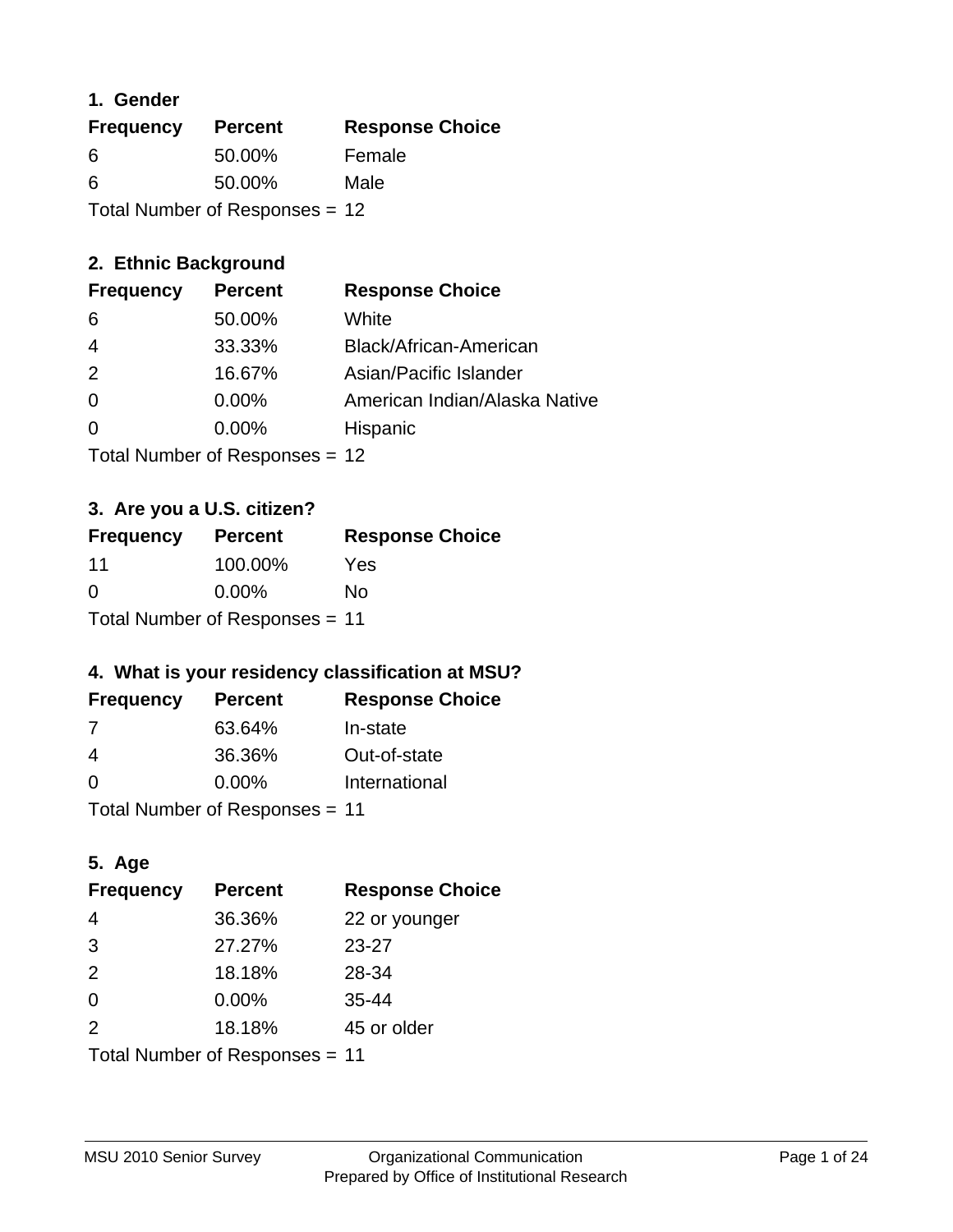**6. Has either of your parents received a bachelor's degree?**

| <b>Frequency</b>               | <b>Percent</b> | <b>Response Choice</b> |
|--------------------------------|----------------|------------------------|
| -4                             | 36.36%         | Yes                    |
| -7                             | 63.64%         | No                     |
| Total Number of Responses = 11 |                |                        |

# **7. Has either of your parents received a degree from Murray State?**

| <b>Frequency</b> | <b>Percent</b> | <b>Response Choice</b> |
|------------------|----------------|------------------------|
|                  | 9.09%          | Yes                    |
| -10              | 90.91%         | No                     |

Total Number of Responses = 11

# **8. What was your original entry status to MSU?**

| <b>Frequency</b>                | <b>Percent</b> | <b>Response Choice</b>                           |
|---------------------------------|----------------|--------------------------------------------------|
| 5                               | 45.45%         | Freshman                                         |
| 5                               | 45.45%         | Transfer from community college/technical school |
| $\mathbf 1$                     | 9.09%          | Transfer from 4-yr institution                   |
| $Total Number of Doeponee = 11$ |                |                                                  |

Total Number of Responses = 11

# **9. If transfer student, how many credits were transferred?**

| <b>Frequency</b>           | <b>Percent</b> | <b>Response Choice</b> |
|----------------------------|----------------|------------------------|
| -0                         | $0.00\%$       | 12 or fewer            |
|                            | 16.67%         | $13 - 30$              |
| -1                         | 16.67%         | $31 - 60$              |
|                            | 66.67%         | Over <sub>60</sub>     |
| Total Number of Deepersoon |                |                        |

Total Number of Responses = 6

# **10. If transfer student, approximately what percent of your University Studies (general education) classes did you take at Murray State?**

| <b>Frequency</b>                | <b>Percent</b> | <b>Response Choice</b> |
|---------------------------------|----------------|------------------------|
| 2                               | 33.33%         | Under 25%              |
| 2                               | 33.33%         | 25-49%                 |
| $\mathbf 1$                     | 16.67%         | 50-74%                 |
| $\mathbf 1$                     | 16.67%         | 75-100%                |
| Total Number of Responses = $6$ |                |                        |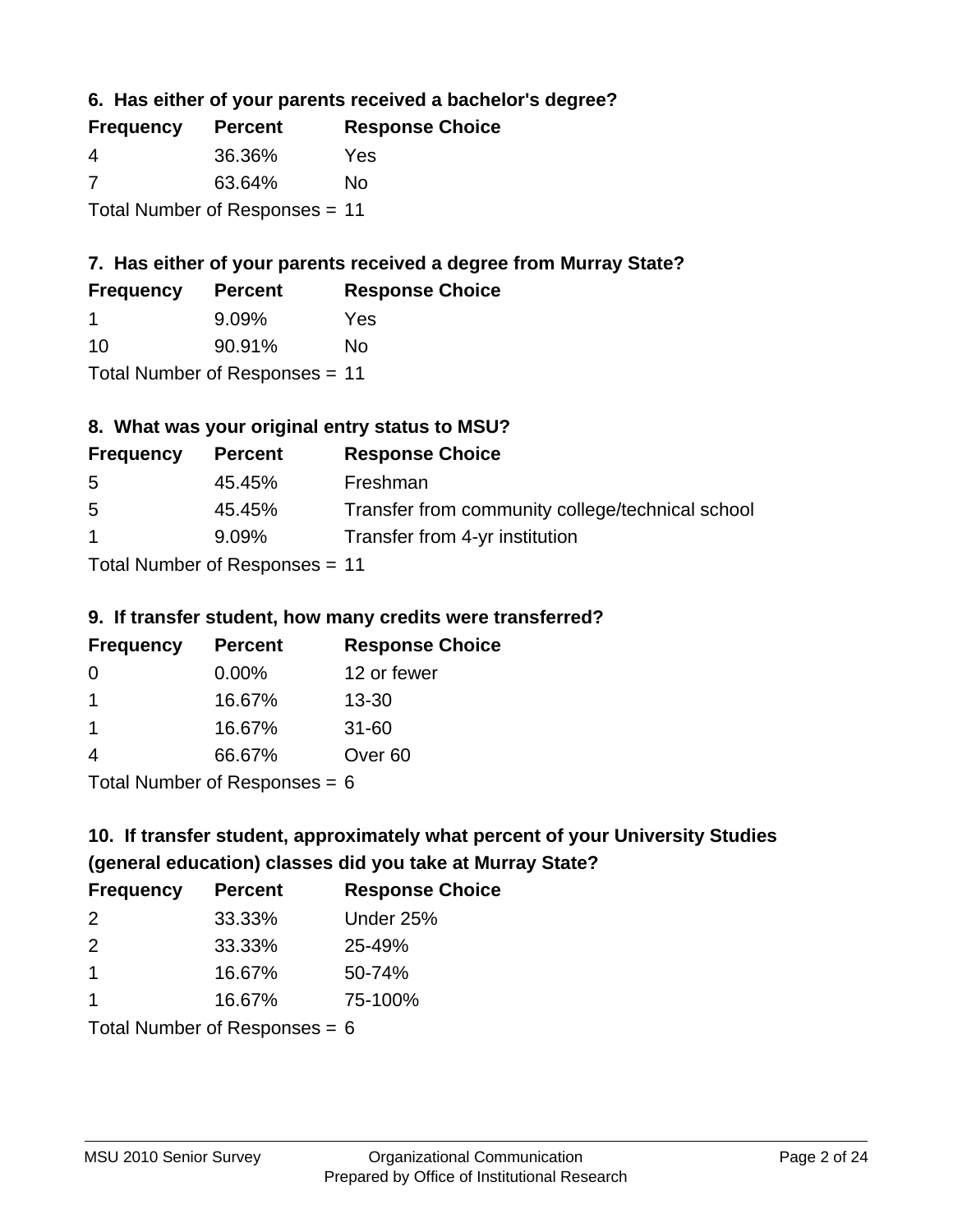# **11. What has been your attendance status at MSU?**

| <b>Frequency</b>               | <b>Percent</b> | <b>Response Choice</b>     |
|--------------------------------|----------------|----------------------------|
| 11                             | 100.00%        | <b>Primarily full-time</b> |
| $\Omega$                       | $0.00\%$       | <b>Primarily part-time</b> |
| Total Number of Responses = 11 |                |                            |

# **12. In which Residential College are you a member?**

| <b>Frequency</b> | <b>Percent</b> | <b>Response Choice</b>            |
|------------------|----------------|-----------------------------------|
| 1                | 10.00%         | Do not know                       |
|                  | 10.00%         | <b>Clark College</b>              |
| 0                | 0.00%          | <b>Elizabeth College</b>          |
| 4                | 40.00%         | <b>Franklin-Springer Colleges</b> |
|                  | 10.00%         | <b>Hart College</b>               |
| 2                | 20.00%         | <b>Hester College</b>             |
| 0                | 0.00%          | <b>Regents College</b>            |
|                  | 10.00%         | <b>Richmond College</b>           |
|                  | 0.00%          | <b>White College</b>              |
|                  |                |                                   |

Total Number of Responses = 10

# **13. Have you ever received any type of Financial Aid while at MSU? (Scholarships, grants, work-study, etc.)**

| <b>Frequency</b> | <b>Percent</b>                 | <b>Response Choice</b> |
|------------------|--------------------------------|------------------------|
| 9                | 81.82%                         | Yes                    |
| $\mathcal{P}$    | 18.18%                         | Nο                     |
|                  | Total Number of Responses = 11 |                        |

# **14. What degree are you seeking at this time?**

| <b>Frequency</b> | <b>Percent</b>                 | <b>Response Choice</b> |
|------------------|--------------------------------|------------------------|
| $\Omega$         | $0.00\%$                       | Associate              |
| 11               | 100.00%                        | <b>Baccalaureate</b>   |
|                  | Total Number of Responses = 11 |                        |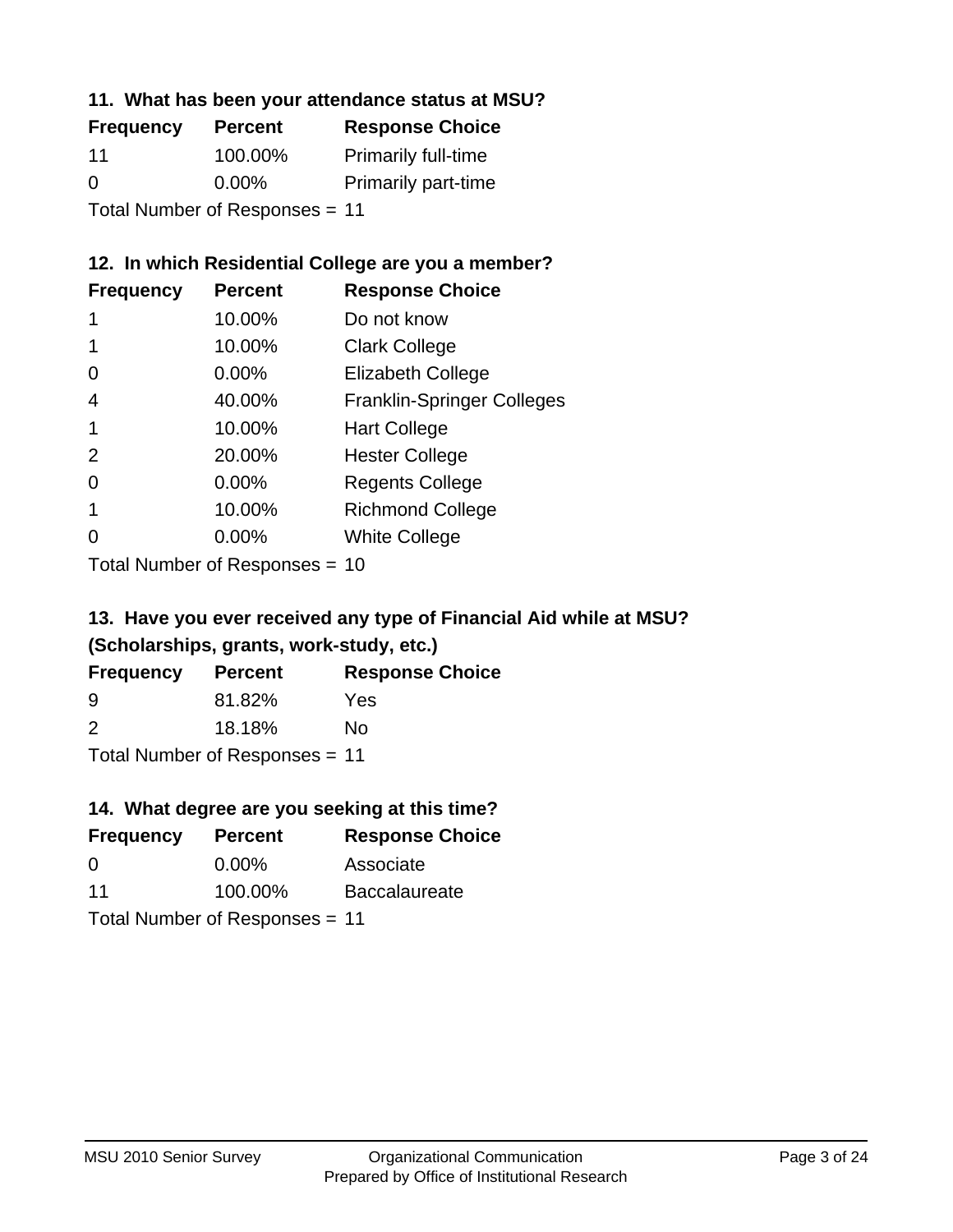**15. How many years will it take you to complete your degree from the point of your initial enrollment in college (including any time at a previous institution)?**

| <b>Frequency</b> | <b>Percent</b> | <b>Response Choice</b> |
|------------------|----------------|------------------------|
| 1                | 9.09%          | Two                    |
| $\Omega$         | 0.00%          | <b>Three</b>           |
| 3                | 27.27%         | Four                   |
| $\overline{4}$   | 36.36%         | Five                   |
| $\mathbf 1$      | 9.09%          | <b>Six</b>             |
| 2                | 18.18%         | More than six          |
|                  |                |                        |

Total Number of Responses = 11

#### **16. In what range does your grade point average fall?**

| <b>Frequency</b> | <b>Percent</b> | <b>Response Choice</b> |
|------------------|----------------|------------------------|
| $\mathcal{P}$    | 18.18%         | $2.00 - 2.50$          |
| 4                | 36.36%         | $2.51 - 3.00$          |
| $\mathbf{3}$     | 27.27%         | $3.01 - 3.50$          |
| $\mathcal{P}$    | 18.18%         | $3.51 - 4.00$          |
|                  |                |                        |

Total Number of Responses = 11

# **They are used to sort the data, and do not appear in this table Questions 17 and 18 relate to department and program information.**

### **19. For what purpose did you enroll at MSU?**

| <b>Frequency</b> | <b>Percent</b>                 | <b>Response Choice</b>                    |
|------------------|--------------------------------|-------------------------------------------|
| -0               | $0.00\%$                       | To receive an associate degree            |
| 11               | 100.00%                        | To receive a baccalaureate degree         |
| -0               | $0.00\%$                       | To take a few job related courses         |
| $\overline{0}$   | $0.00\%$                       | To transfer to another college/university |
|                  | Total Number of Reconcese - 11 |                                           |

Total Number of Responses = 11

# **20. What is the highest degree you eventually hope to receive?**

| <b>Frequency</b> | <b>Percent</b>             | <b>Response Choice</b> |
|------------------|----------------------------|------------------------|
| 0                | 0.00%                      | Associate              |
| 4                | 36.36%                     | <b>Baccalaureate</b>   |
| 5                | 45.45%                     | Graduate               |
| 2                | 18.18%                     | Professional           |
|                  | Tatal Number of Desperance |                        |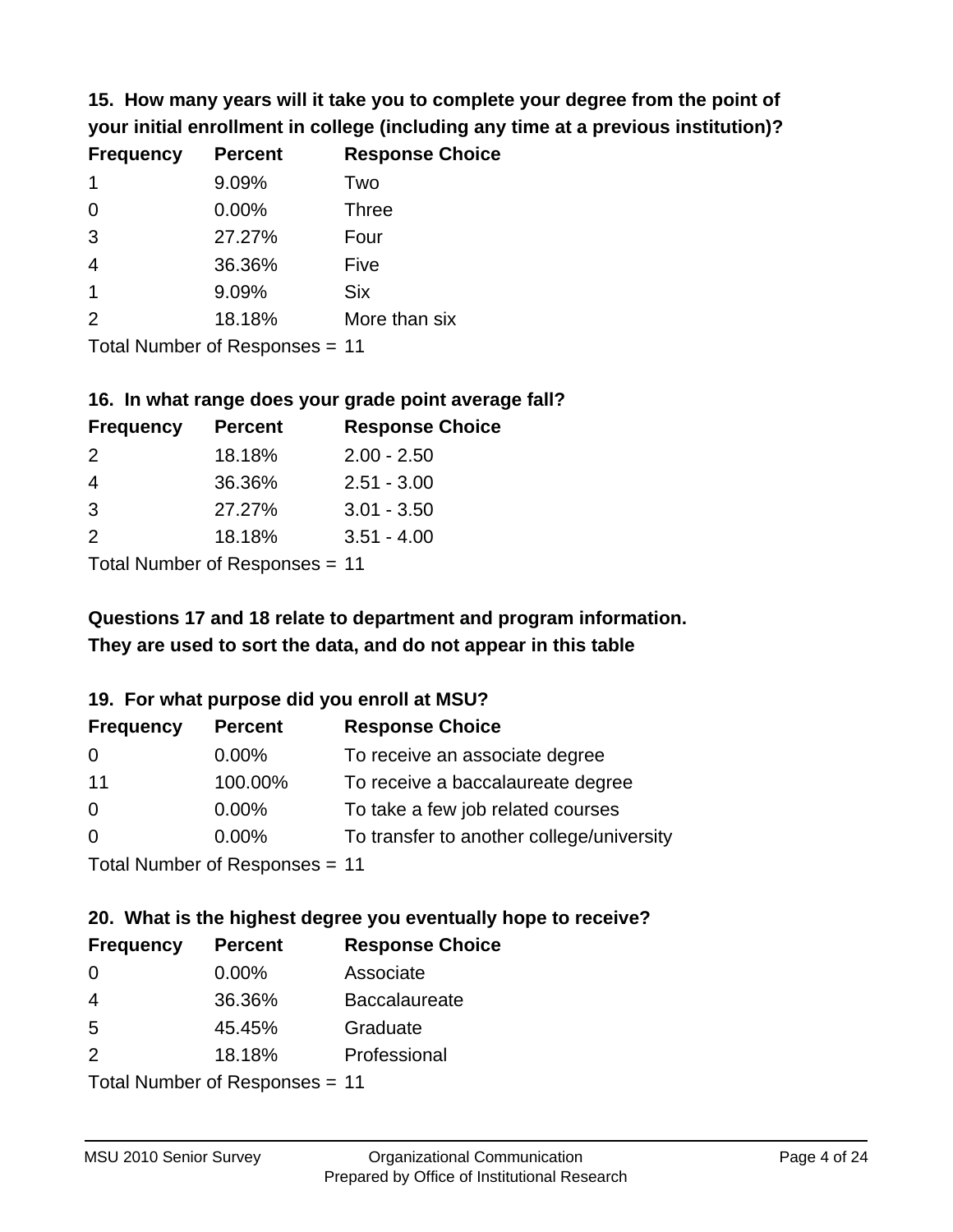# **21. Which best describes your situation?**

| <b>Frequency</b> | <b>Percent</b> | <b>Response Choice</b>               |
|------------------|----------------|--------------------------------------|
| -5               | 45.45%         | Did not change major/area            |
|                  | $9.09\%$       | Did not initially declare major/area |
| -5               | 45.45%         | Changed major/area                   |
|                  |                |                                      |

Total Number of Responses = 11

# **22. While school was in session during the past year, how many hours per week, on average, did you work for pay?**

| <b>Frequency</b> | <b>Percent</b> | <b>Response Choice</b> |
|------------------|----------------|------------------------|
| -1               | 9.09%          | Did not work           |
| 2                | 18.18%         | Worked 1-10 hrs        |
| $\overline{1}$   | 9.09%          | Worked 11-20 hrs       |
| 3                | 27.27%         | Worked 21-30 hrs       |
| 2                | 18.18%         | Worked 31-40 hrs       |
| 2                | 18.18%         | Worked over 40 hrs     |
|                  |                |                        |

Total Number of Responses = 11

### **23. For the most part, were classes offered at times convenient to you?**

| <b>Frequency</b>               | <b>Percent</b> | <b>Response Choice</b> |
|--------------------------------|----------------|------------------------|
| 11                             | 100.00%        | Yes                    |
| $\Omega$                       | $0.00\%$       | Nο                     |
| Total Number of Responses = 11 |                |                        |

### **24. If no, what time would you have preferred?**

| <b>Frequency</b>                | <b>Percent</b> | <b>Response Choice</b> |
|---------------------------------|----------------|------------------------|
| $\Omega$                        | #DIV/0!        | Late afternoon         |
| $\Omega$                        | #DIV/0!        | Evening                |
| $\Omega$                        | #DIV/0!        | Weekend                |
| $\Omega$                        | #DIV/0!        | During the day         |
| Total Number of Responses = $0$ |                |                        |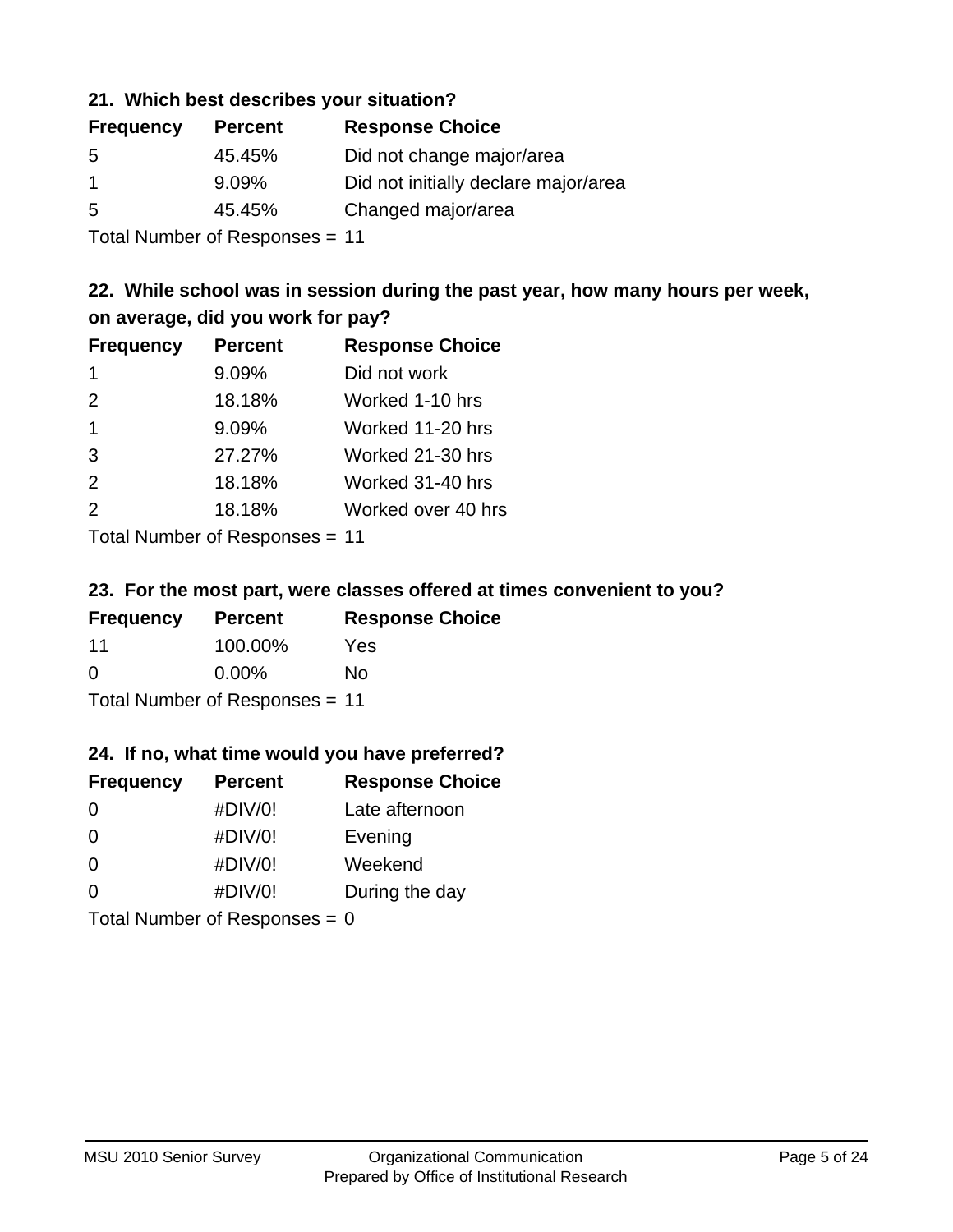# **25. Which best describes the location where you completed the majority of your coursework?**

| <b>Frequency</b> | <b>Percent</b>                 | <b>Response Choice</b> |
|------------------|--------------------------------|------------------------|
| 8                | 72.73%                         | Murray                 |
| 0                | 0.00%                          | Paducah                |
| 0                | 0.00%                          | Ft. Campbell           |
| 0                | 0.00%                          | Madisonville           |
| 3                | 27.27%                         | Hopkinsville           |
| 0                | 0.00%                          | Henderson              |
| 0                | $0.00\%$                       | On the Internet        |
| 0                | 0.00%                          | Other                  |
|                  | Total Number of Responses = 11 |                        |

#### **26. Did you take any online courses while at Murray State?**

| <b>Frequency</b> | <b>Percent</b>                 | <b>Response Choice</b> |
|------------------|--------------------------------|------------------------|
| -4               | 36.36%                         | Yes                    |
| -7               | 63.64%                         | Nο                     |
|                  | Total Number of Responses = 11 |                        |

# **27. Did it take you an extra semester or more to complete degree requirements at Murray State?**

| <b>Frequency</b> | <b>Percent</b>                 | <b>Response Choice</b> |
|------------------|--------------------------------|------------------------|
| .5               | 45.45%                         | Yes                    |
| 6                | 54.55%                         | No                     |
|                  | Total Number of Responses = 11 |                        |

#### **28. If yes, why did it take you an extra semester or more?**

| <b>Frequency</b> | <b>Percent</b>                 | <b>Response Choice</b>                                       |
|------------------|--------------------------------|--------------------------------------------------------------|
| $\mathbf{1}$     | 20.00%                         | Work obligation limited my enrollment.                       |
| $\mathbf 0$      | 0.00%                          | Family obligations limited my enrollment.                    |
| $\mathbf 0$      | $0.00\%$                       | Tuition and other costs of attendance limited my enrollment. |
| 3                | 60.00%                         | A decision to change majors added to my requirements.        |
| $\mathbf 0$      | 0.00%                          | A required course or courses were not offered.               |
| $\overline{0}$   | $0.00\%$                       | Credits were lost transferring to Murray State.              |
| $\mathbf 1$      | 20.00%                         | Other                                                        |
|                  | Total Number of Responses $-5$ |                                                              |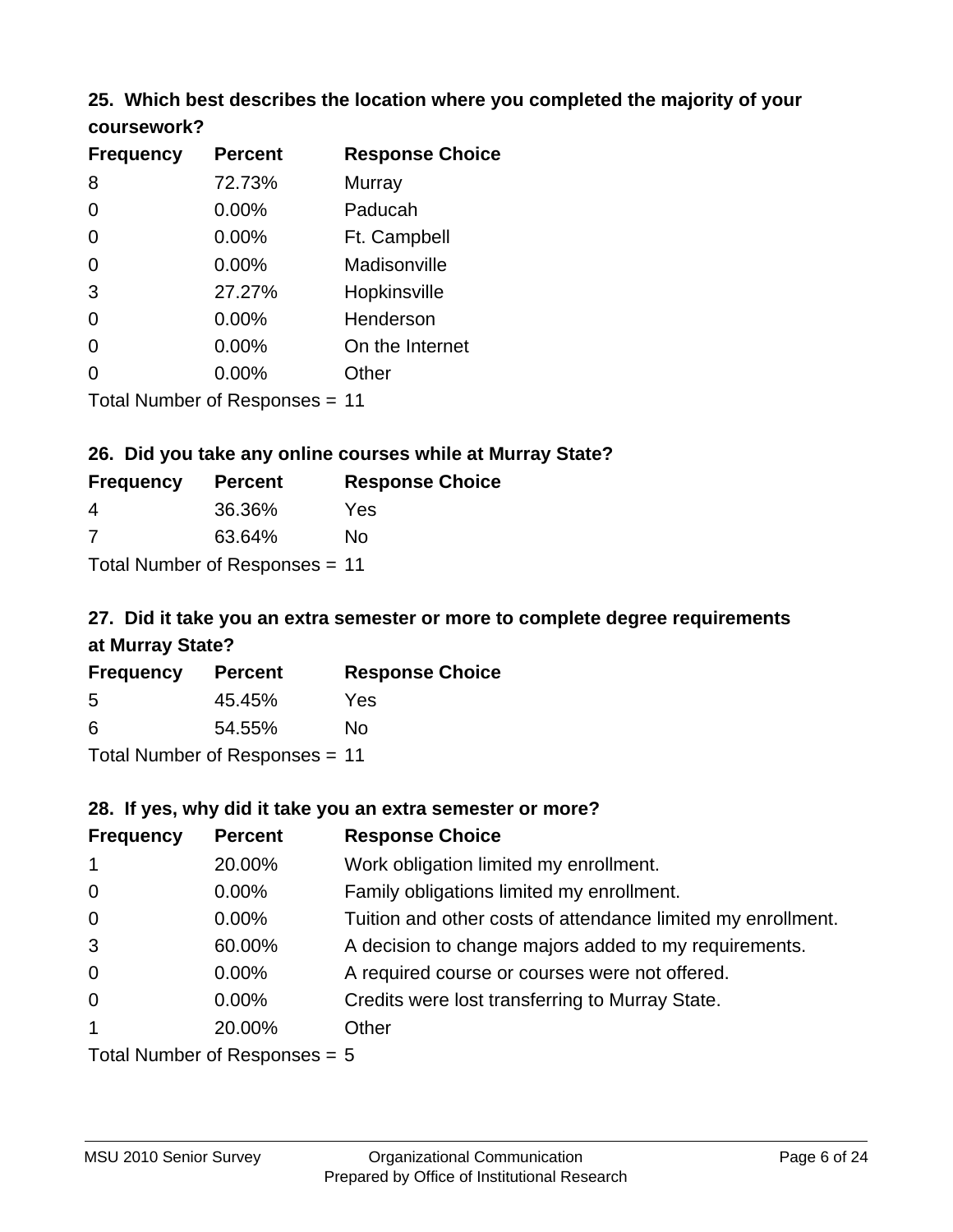# **29. Did you have trouble getting any course(s) you needed while at Murray State?**

| <b>Frequency</b> | <b>Percent</b>                 | <b>Response Choice</b> |
|------------------|--------------------------------|------------------------|
| $\mathcal{P}$    | 18.18%                         | Yes                    |
| -9               | 81.82%                         | Nο                     |
|                  | Total Number of Responses = 11 |                        |

### **30. If yes, why did you have trouble getting the course?**

| <b>Frequency</b> | <b>Percent</b> | <b>Response Choice</b>                                |
|------------------|----------------|-------------------------------------------------------|
| $\overline{1}$   | 50.00%         | Not offered the semester I needed it.                 |
| $\overline{0}$   | $0.00\%$       | Not offered at hours convenient to my work schedule.  |
| $\overline{0}$   | $0.00\%$       | Not offered at hours suitable for my school schedule. |
| $\overline{1}$   | 50.00%         | All course sections were closed.                      |
| $\overline{0}$   | $0.00\%$       | I was unaware of the prerequisites for the course.    |
|                  |                |                                                       |

Total Number of Responses = 2

# **31. Which statement best describes your experience with off-campus coop/internship?**

| <b>Frequency</b> | <b>Percent</b> | <b>Response Choice</b>             |
|------------------|----------------|------------------------------------|
| 8                | 72.73%         | Cannot judge, I did not have one.  |
| 2                | 18.18%         | My experience was very valuable.   |
| $\overline{1}$   | 9.09%          | My experience was valuable.        |
| $\Omega$         | $0.00\%$       | My experience was of little value. |
| $\Omega$         | 0.00%          | My experience was of no value.     |
|                  |                |                                    |

Total Number of Responses = 11

# **32. Which statement best describes your experience with on-campus faculty-directed research, scholarly, or creative project?**

| <b>Frequency</b> | <b>Percent</b>             | <b>Response Choice</b>             |
|------------------|----------------------------|------------------------------------|
| 4                | 36.36%                     | Cannot judge; I did not have one.  |
| $\overline{4}$   | 36.36%                     | My experience was very valuable.   |
| 3                | 27.27%                     | My experience was valuable.        |
| $\Omega$         | 0.00%                      | My experience was of little value. |
| $\Omega$         | 0.00%                      | My experience was of no value.     |
|                  | Tatal Number of Desperance |                                    |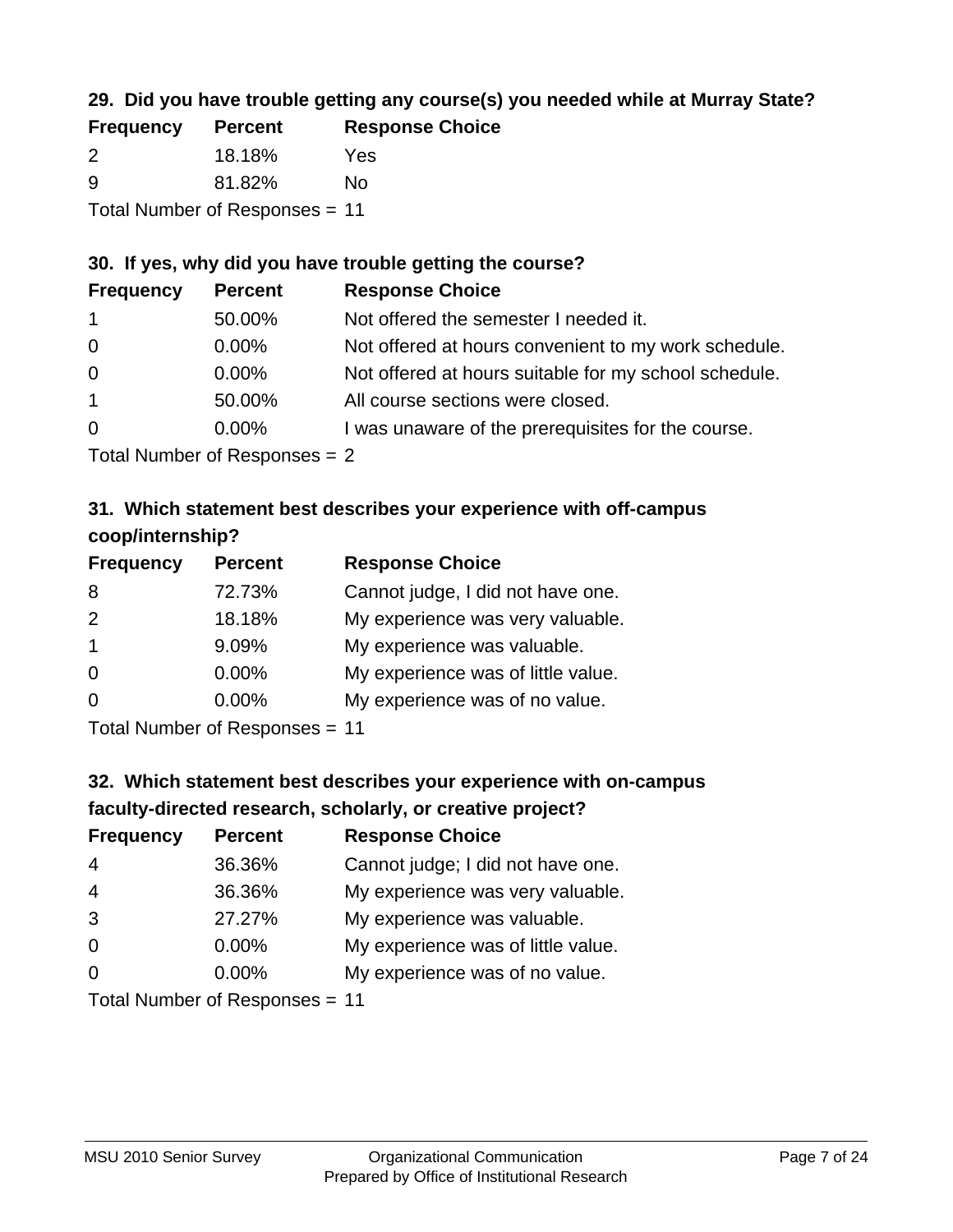#### **33. Which statement best describes your experience with academic advising in your major/area?**

| $\cdots$ your mapproved. |                |                                                       |
|--------------------------|----------------|-------------------------------------------------------|
| <b>Frequency</b>         | <b>Percent</b> | <b>Response Choice</b>                                |
| 0                        | $0.00\%$       | Cannot judge; I did not make use of the opportunity.  |
| 9                        | 81.82%         | I was satisfied with information my adviser provided. |
| 2                        | 18.18%         | Advice was inaccurate, incomplete, or misleading.     |
| $\overline{0}$           | $0.00\%$       | My adviser was not available.                         |
|                          |                |                                                       |

Total Number of Responses = 11

# **For questions 34-48, indicate the extent to which you were satisfied.**

| 34. Class size relative to type of course |  |  |  |  |  |  |  |  |
|-------------------------------------------|--|--|--|--|--|--|--|--|
|-------------------------------------------|--|--|--|--|--|--|--|--|

| <b>Frequency</b>               | <b>Percent</b> | <b>Response Choice</b> |  |
|--------------------------------|----------------|------------------------|--|
| 8                              | 72.73%         | Very satisfied         |  |
| 3                              | 27.27%         | Satisfied              |  |
| $\Omega$                       | 0.00%          | <b>Dissatisfied</b>    |  |
| $\Omega$                       | $0.00\%$       | Very dissatisfied      |  |
| Total Number of Reconnege - 11 |                |                        |  |

Total Number of Responses = 11

# **35. Out-of-class availability of faculty**

| <b>Frequency</b> | <b>Percent</b>            | <b>Response Choice</b> |
|------------------|---------------------------|------------------------|
| 4                | 36.36%                    | Very satisfied         |
| 6                | 54.55%                    | Satisfied              |
| -1               | 9.09%                     | <b>Dissatisfied</b>    |
| $\Omega$         | $0.00\%$                  | Very dissatisfied      |
|                  | Total Number of Deepensee |                        |

Total Number of Responses = 11

# **36. Effectiveness of your high school preparation for college work**

| <b>Frequency</b> | <b>Percent</b>                 | <b>Response Choice</b> |
|------------------|--------------------------------|------------------------|
| 6                | 54.55%                         | Very satisfied         |
| 4                | 36.36%                         | Satisfied              |
| -1               | 9.09%                          | <b>Dissatisfied</b>    |
| $\Omega$         | 0.00%                          | Very dissatisfied      |
|                  | Total Number of Poenonces - 11 |                        |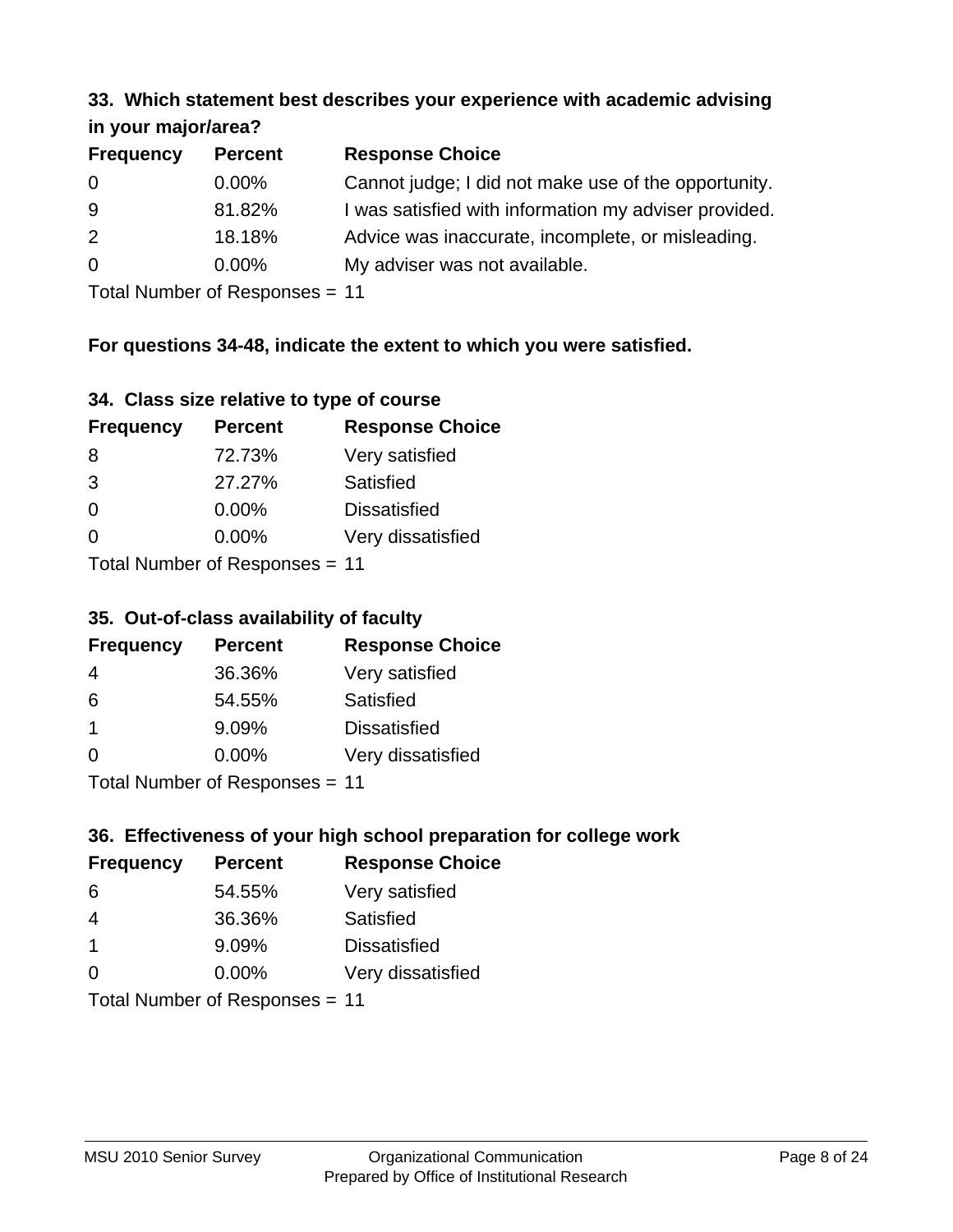# **37. Fairness of faculty in their treatment of individual students**

| <b>Frequency</b> | <b>Percent</b> | <b>Response Choice</b> |
|------------------|----------------|------------------------|
| 7                | 63.64%         | Very satisfied         |
| $\overline{4}$   | 36.36%         | Satisfied              |
| $\Omega$         | $0.00\%$       | <b>Dissatisfied</b>    |
| $\Omega$         | 0.00%          | Very dissatisfied      |
|                  |                |                        |

Total Number of Responses = 11

# **38. Overall quality of instruction at Murray State**

| <b>Frequency</b> | <b>Percent</b> | <b>Response Choice</b> |
|------------------|----------------|------------------------|
| 6                | 54.55%         | Very satisfied         |
| .5               | 45.45%         | Satisfied              |
| $\Omega$         | $0.00\%$       | <b>Dissatisfied</b>    |
| $\Omega$         | 0.00%          | Very dissatisfied      |
|                  |                |                        |

Total Number of Responses = 11

# **39. Quality of instruction in University Studies (General Education) courses**

| <b>Frequency</b> | <b>Percent</b>             | <b>Response Choice</b> |
|------------------|----------------------------|------------------------|
| -5               | 45.45%                     | Very satisfied         |
| 6                | 54.55%                     | Satisfied              |
| $\Omega$         | 0.00%                      | <b>Dissatisfied</b>    |
| $\Omega$         | 0.00%                      | Very dissatisfied      |
|                  | Tatal Manakan af Dagmanage |                        |

Total Number of Responses = 11

### **40. Quality of instruction in your major**

| <b>Frequency</b> | <b>Percent</b>             | <b>Response Choice</b> |
|------------------|----------------------------|------------------------|
| 8                | 72.73%                     | Very satisfied         |
| $\mathcal{P}$    | 18.18%                     | Satisfied              |
| $\mathbf 1$      | 9.09%                      | <b>Dissatisfied</b>    |
| $\Omega$         | 0.00%                      | Very dissatisfied      |
|                  | Tatal Manakan af Dagmanage |                        |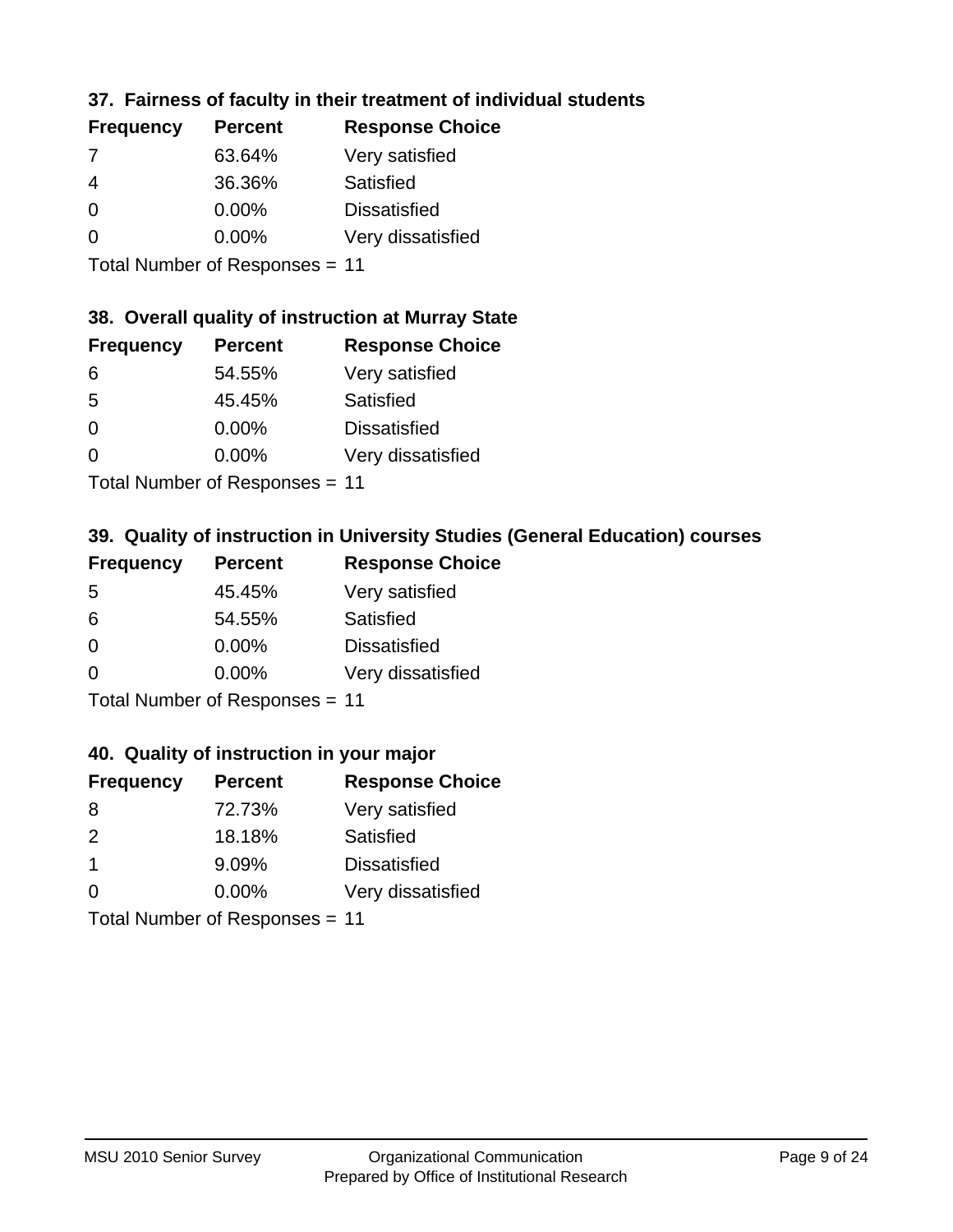# **41. Clarity of program objectives in your major**

| <b>Frequency</b> | <b>Percent</b> | <b>Response Choice</b> |
|------------------|----------------|------------------------|
| .5               | 45.45%         | Very satisfied         |
| 6                | 54.55%         | Satisfied              |
| $\Omega$         | $0.00\%$       | <b>Dissatisfied</b>    |
| O                | $0.00\%$       | Very dissatisfied      |
|                  |                |                        |

Total Number of Responses = 11

### **42. Intellectual challenge of the academic program**

| <b>Frequency</b> | <b>Percent</b> | <b>Response Choice</b> |
|------------------|----------------|------------------------|
| 6                | 54.55%         | Very satisfied         |
| 4                | 36.36%         | Satisfied              |
|                  | 9.09%          | <b>Dissatisfied</b>    |
| $\Omega$         | 0.00%          | Very dissatisfied      |
|                  |                |                        |

Total Number of Responses = 11

# **43. Encouragement and information from your major department for employment after graduation**

| <b>Frequency</b> | <b>Percent</b>             | <b>Response Choice</b> |
|------------------|----------------------------|------------------------|
| 5                | 45.45%                     | Very satisfied         |
| 5                | 45.45%                     | Satisfied              |
| $\mathbf 1$      | 9.09%                      | <b>Dissatisfied</b>    |
| $\Omega$         | $0.00\%$                   | Very dissatisfied      |
|                  | Tatal Manakan af Dagmanage |                        |

Total Number of Responses = 11

# **44. Availability of opportunities to engage in a faculty-mentored research,**

# **scholarly, or creative project in your area of study/interest**

| <b>Frequency</b> | <b>Percent</b> | <b>Response Choice</b> |
|------------------|----------------|------------------------|
| .5               | 45.45%         | Very satisfied         |
| 3                | 27.27%         | Satisfied              |
| 3                | 27.27%         | <b>Dissatisfied</b>    |
| $\Omega$         | 0.00%          | Very dissatisfied      |
|                  |                |                        |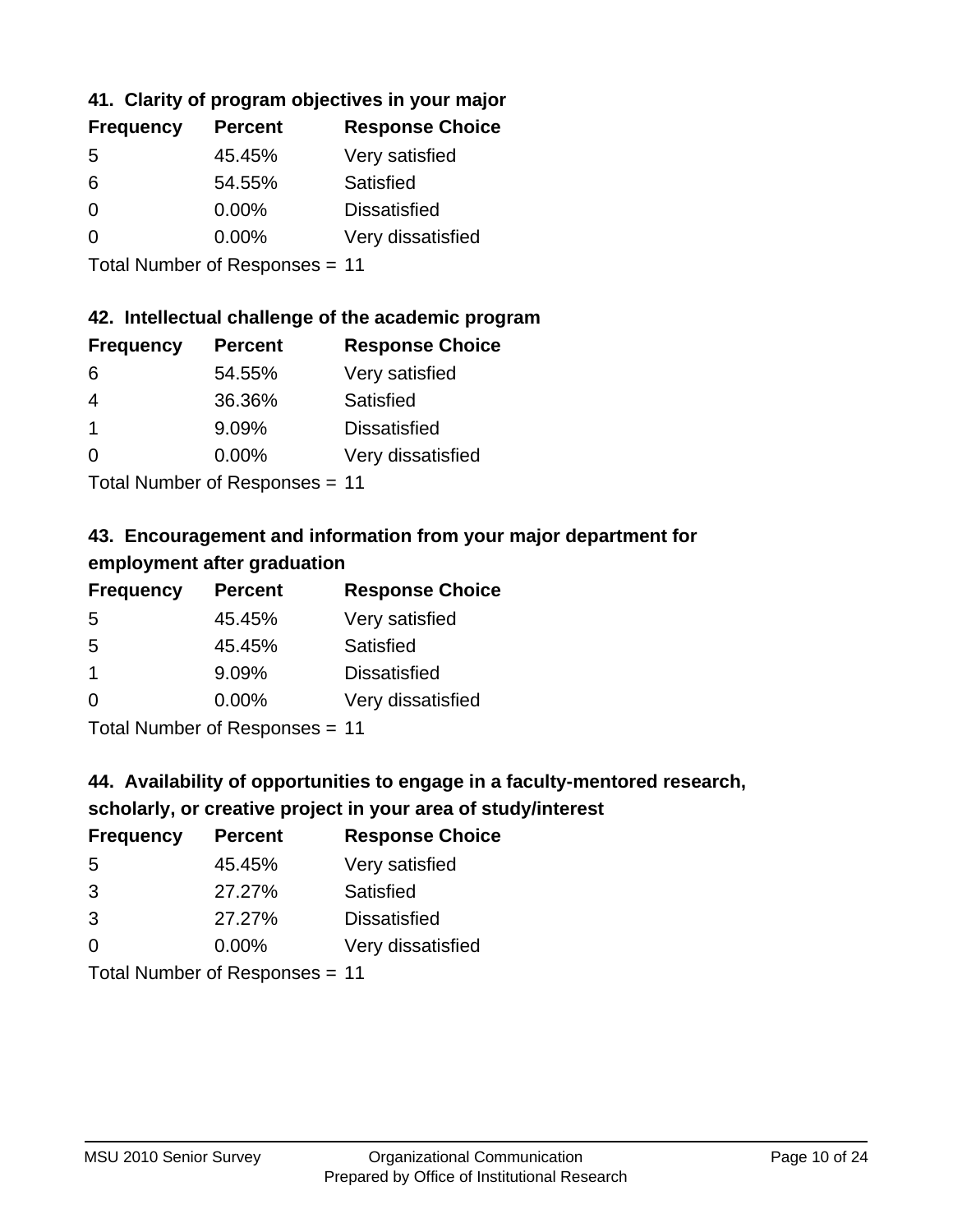### **45. Library hours**

| <b>Frequency</b> | <b>Percent</b> | <b>Response Choice</b> |
|------------------|----------------|------------------------|
| 6                | 54.55%         | Very satisfied         |
| 5                | 45.45%         | Satisfied              |
| 0                | $0.00\%$       | <b>Dissatisfied</b>    |
| $\Omega$         | 0.00%          | Very dissatisfied      |
|                  |                |                        |

Total Number of Responses = 11

# **46. Effectiveness of library personnel in meeting your information needs**

| <b>Frequency</b> | <b>Percent</b> | <b>Response Choice</b> |
|------------------|----------------|------------------------|
| .5               | 45.45%         | Very satisfied         |
| 4                | 36.36%         | Satisfied              |
| $\mathcal{P}$    | 18.18%         | <b>Dissatisfied</b>    |
| $\Omega$         | $0.00\%$       | Very dissatisfied      |
|                  |                |                        |

Total Number of Responses = 11

### **47. Access to library resources on hand**

| <b>Frequency</b> | <b>Percent</b>                | <b>Response Choice</b> |
|------------------|-------------------------------|------------------------|
| 6                | 54.55%                        | Very satisfied         |
| 3                | 27.27%                        | Satisfied              |
| 2                | 18.18%                        | <b>Dissatisfied</b>    |
| $\Omega$         | 0.00%                         | Very dissatisfied      |
|                  | $T$ and Number of Description |                        |

Total Number of Responses = 11

### **48. Electronic access to library resources**

| <b>Frequency</b> | <b>Percent</b>                 | <b>Response Choice</b> |
|------------------|--------------------------------|------------------------|
| 6                | 54.55%                         | Very satisfied         |
| 4                | 36.36%                         | Satisfied              |
| -1               | 9.09%                          | <b>Dissatisfied</b>    |
| $\Omega$         | $0.00\%$                       | Very dissatisfied      |
|                  | Total Number of Responses = 11 |                        |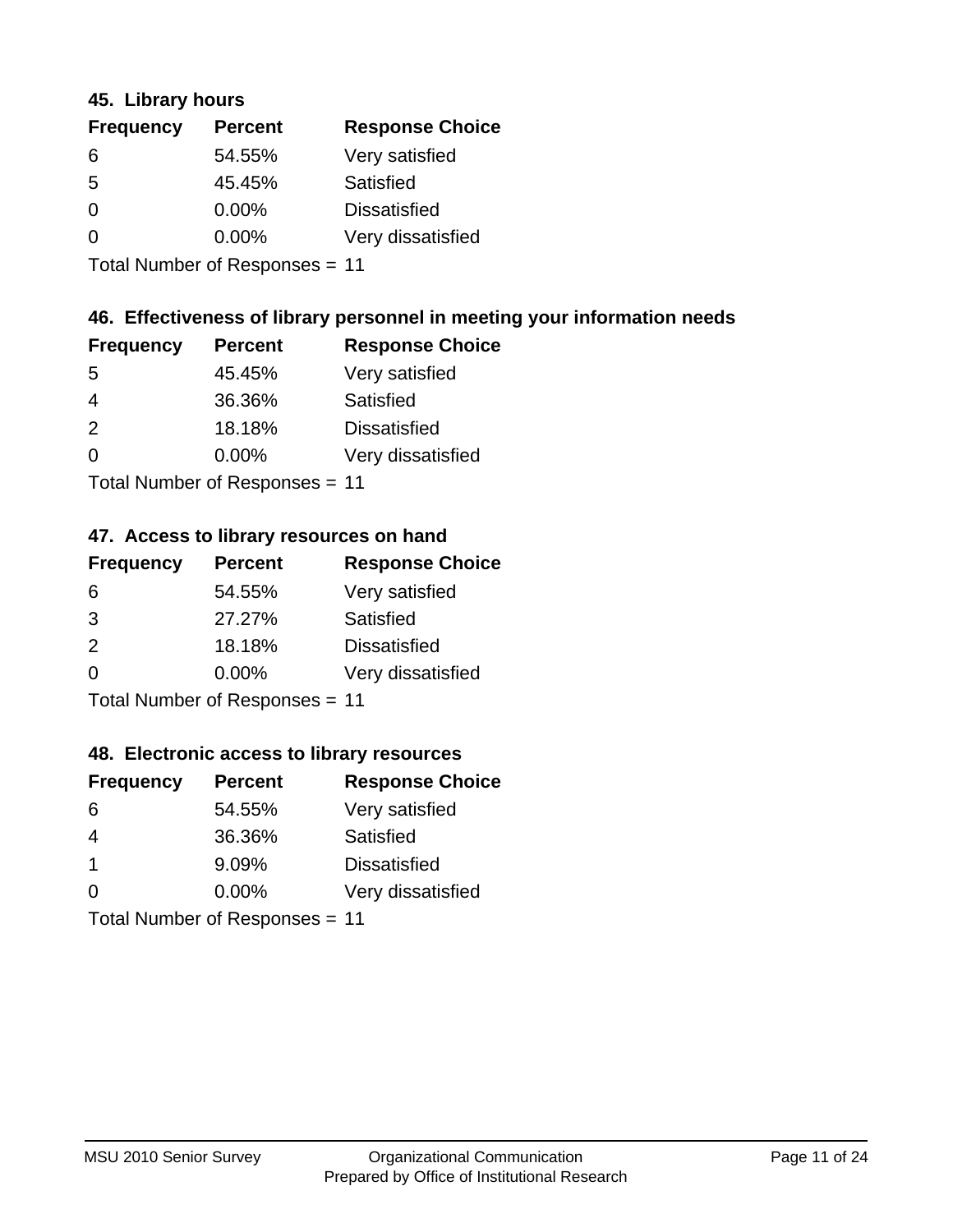**was in helping you achieve these goals. For questions 49-55, please indicate how effective University Studies at MSU** 

# **49. Writing Skills**

| <b>Frequency</b>              | <b>Percent</b> | <b>Response Choice</b> |
|-------------------------------|----------------|------------------------|
| 5                             | 55.56%         | Very effective         |
| 2                             | 22.22%         | Effective              |
| 2                             | 22.22%         | Ineffective            |
| $\Omega$                      | $0.00\%$       | Very ineffective       |
| Total Number of Responses = 9 |                |                        |

**50. Speaking Skills**

| <b>Frequency</b> | <b>Percent</b>            | <b>Response Choice</b> |
|------------------|---------------------------|------------------------|
| 6                | 66.67%                    | Very effective         |
| $\mathcal{P}$    | 22.22%                    | Effective              |
| $\mathbf 1$      | 11.11%                    | Ineffective            |
| $\Omega$         | 0.00%                     | Very ineffective       |
|                  | Total Number of Deepensee |                        |

Total Number of Responses = 9

### **51. Critical Thinking Skills**

| <b>Frequency</b> | <b>Percent</b>                                                                                                                                                                                                                 | <b>Response Choice</b> |
|------------------|--------------------------------------------------------------------------------------------------------------------------------------------------------------------------------------------------------------------------------|------------------------|
| 4                | 44.44%                                                                                                                                                                                                                         | Very effective         |
| 3                | 33.33%                                                                                                                                                                                                                         | Effective              |
| 2                | 22.22%                                                                                                                                                                                                                         | Ineffective            |
| $\Omega$         | 0.00%                                                                                                                                                                                                                          | Very ineffective       |
|                  | The INDIAN Contract Contract in the Contract of The Contract of The Contract of The Contract of The Contract of The Contract of The Contract of The Contract of The Contract of The Contract of The Contract of The Contract o |                        |

Total Number of Responses = 9

# **52. Computer Technology**

| <b>Frequency</b> | <b>Percent</b>                | <b>Response Choice</b> |
|------------------|-------------------------------|------------------------|
| 4                | 44.44%                        | Very effective         |
| 2                | 22.22%                        | Effective              |
| 3                | 33.33%                        | Ineffective            |
| $\Omega$         | 0.00%                         | Very ineffective       |
|                  | Total Number of Responses = 9 |                        |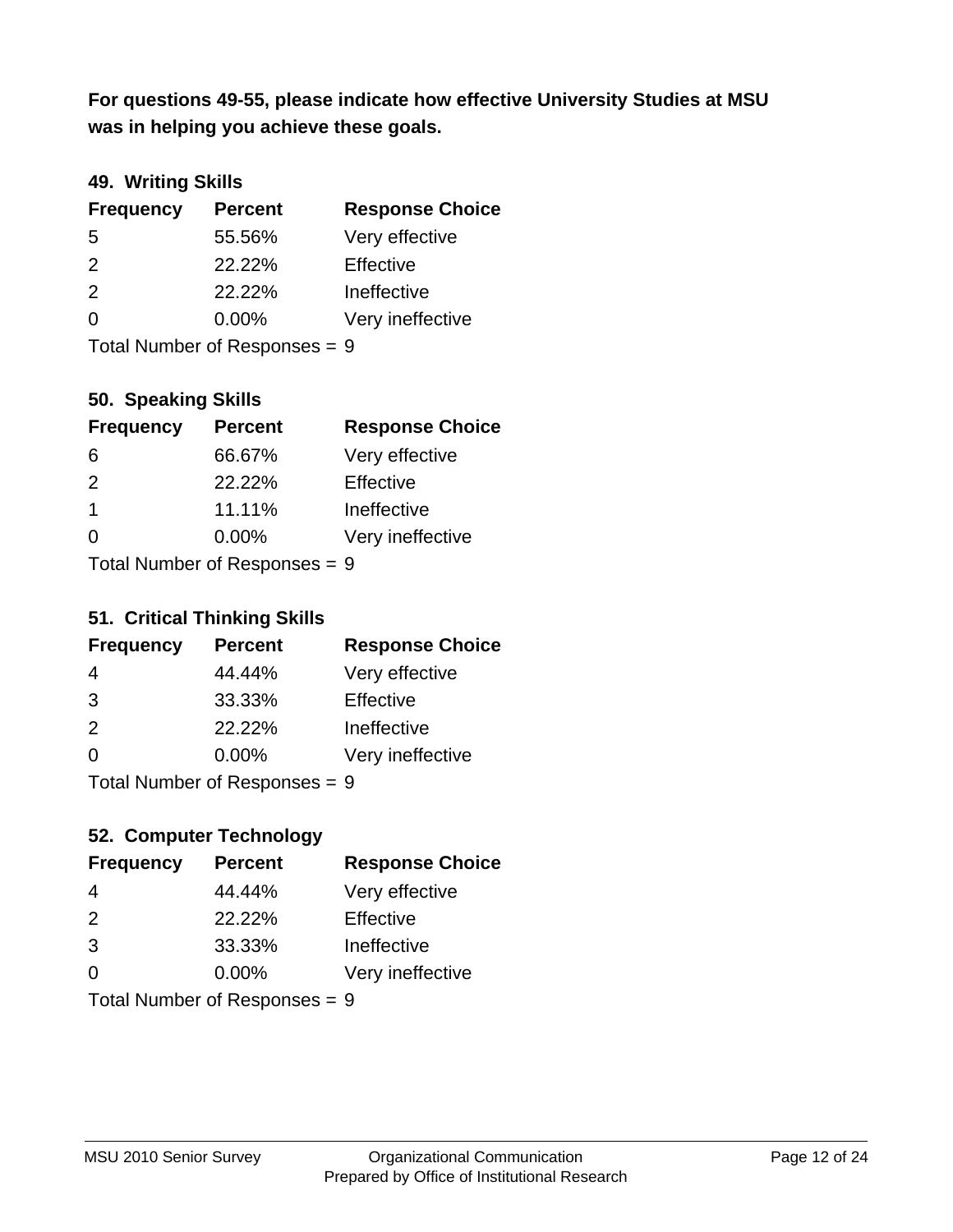# **53. General Knowledge in the liberal arts and sciences**

| <b>Frequency</b> | <b>Percent</b> | <b>Response Choice</b> |
|------------------|----------------|------------------------|
| 3                | 33.33%         | Very effective         |
| .5               | 55.56%         | Effective              |
|                  | 11.11%         | Ineffective            |
| $\Omega$         | $0.00\%$       | Very ineffective       |
|                  |                |                        |

Total Number of Responses = 9

#### **54. International Perspectives**

| <b>Frequency</b> | <b>Percent</b> | <b>Response Choice</b> |
|------------------|----------------|------------------------|
| 4                | 44.44%         | Very effective         |
| 3                | 33.33%         | Effective              |
| -1               | 11.11%         | Ineffective            |
| 1                | 11.11%         | Very ineffective       |
|                  |                |                        |

Total Number of Responses = 9

### **55. Stimulation of interest in areas outside your chosen field of study**

| <b>Frequency</b> | <b>Percent</b>                 | <b>Response Choice</b> |
|------------------|--------------------------------|------------------------|
| 3                | 33.33%                         | Very effective         |
| 3                | 33.33%                         | Effective              |
| 3                | 33.33%                         | Ineffective            |
| $\Omega$         | 0.00%                          | Very ineffective       |
|                  | Tatal Manufacture Construction |                        |

Total Number of Responses = 9

# **For questions 56-83, please indicate how satisfactorily the following met your needs**

#### **56. African-American Student Services**

| <b>Frequency</b>     | <b>Percent</b>                 | <b>Response Choice</b> |
|----------------------|--------------------------------|------------------------|
| 9                    | 81.82%                         | Did not use            |
| $\blacktriangleleft$ | 9.09%                          | Very satisfied         |
| 1                    | 9.09%                          | <b>Satisfied</b>       |
| $\Omega$             | $0.00\%$                       | <b>Dissatisfied</b>    |
| $\Omega$             | 0.00%                          | Very dissatisfied      |
|                      | Total Number of Responses = 11 |                        |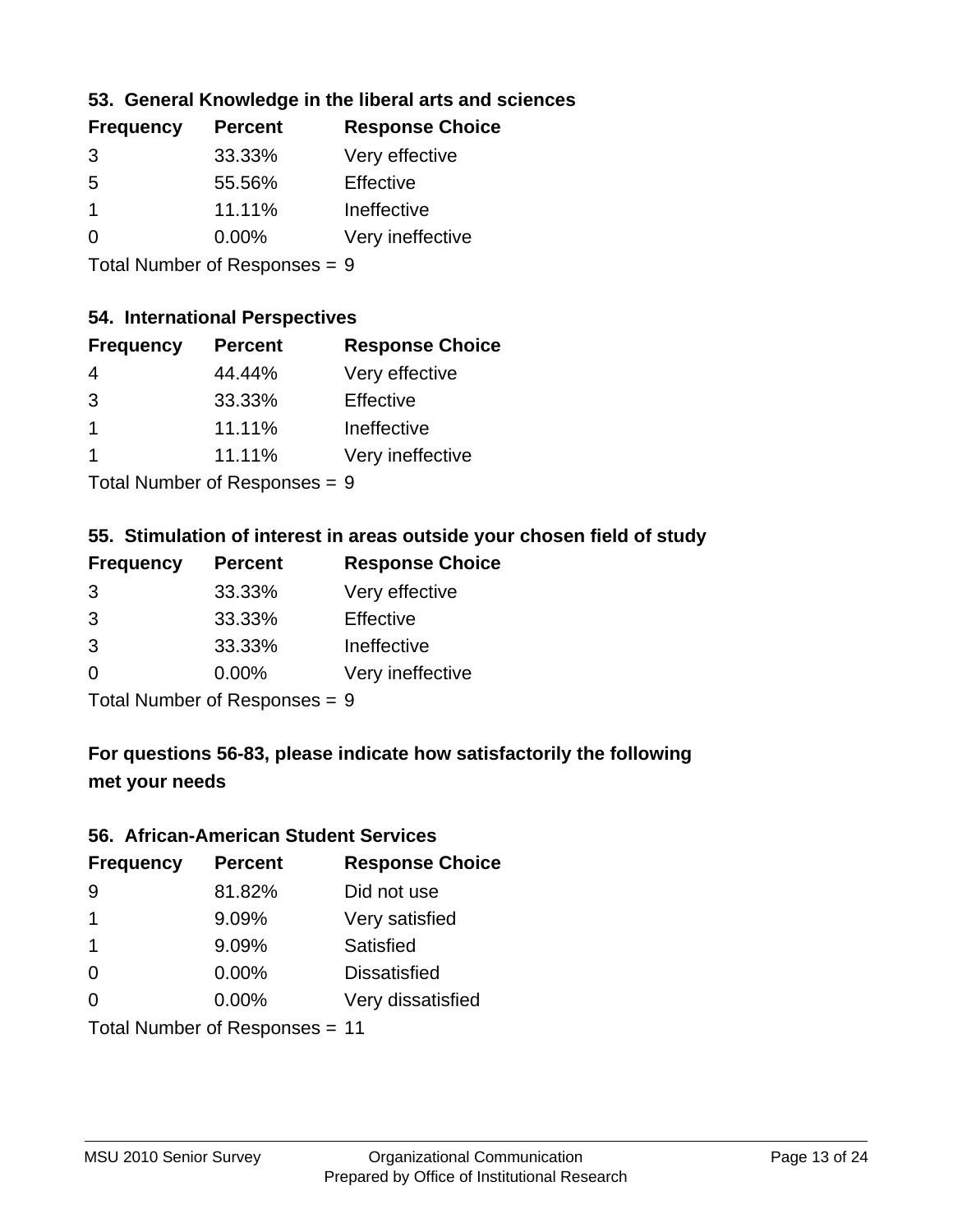### **57. Career Services Office**

| <b>Frequency</b> | <b>Percent</b> | <b>Response Choice</b> |
|------------------|----------------|------------------------|
| 3                | 30.00%         | Did not use            |
| 3                | 30.00%         | Very satisfied         |
|                  | 40.00%         | Satisfied              |
| 0                | 0.00%          | <b>Dissatisfied</b>    |
|                  | $0.00\%$       | Very dissatisfied      |
|                  |                |                        |

Total Number of Responses = 10

# **58. Counseling and Testing Center**

| <b>Frequency</b> | <b>Percent</b>            | <b>Response Choice</b> |
|------------------|---------------------------|------------------------|
| -7               | 63.64%                    | Did not use            |
| 2                | 18.18%                    | Very satisfied         |
| 2                | 18.18%                    | Satisfied              |
| $\Omega$         | 0.00%                     | <b>Dissatisfied</b>    |
| ∩                | 0.00%                     | Very dissatisfied      |
|                  | Total Number of DoEROR 0. |                        |

Total Number of Responses = 11

#### **59. Cultural programming and activities**

| <b>Frequency</b>          | <b>Percent</b> | <b>Response Choice</b> |
|---------------------------|----------------|------------------------|
| 7                         | 63.64%         | Did not use            |
| 3                         | 27.27%         | Very satisfied         |
| $\overline{1}$            | 9.09%          | <b>Satisfied</b>       |
| $\Omega$                  | $0.00\%$       | <b>Dissatisfied</b>    |
| $\Omega$                  | 0.00%          | Very dissatisfied      |
| Total Number of Desponses |                |                        |

Total Number of Responses = 11

### **60. E-study courses**

| <b>Frequency</b> | <b>Percent</b>                 | <b>Response Choice</b> |
|------------------|--------------------------------|------------------------|
| 4                | 36.36%                         | Did not use            |
| 3                | 27.27%                         | Very satisfied         |
| $\overline{4}$   | 36.36%                         | Satisfied              |
| $\Omega$         | $0.00\%$                       | <b>Dissatisfied</b>    |
| $\Omega$         | 0.00%                          | Very dissatisfied      |
|                  | Total Number of Responses = 11 |                        |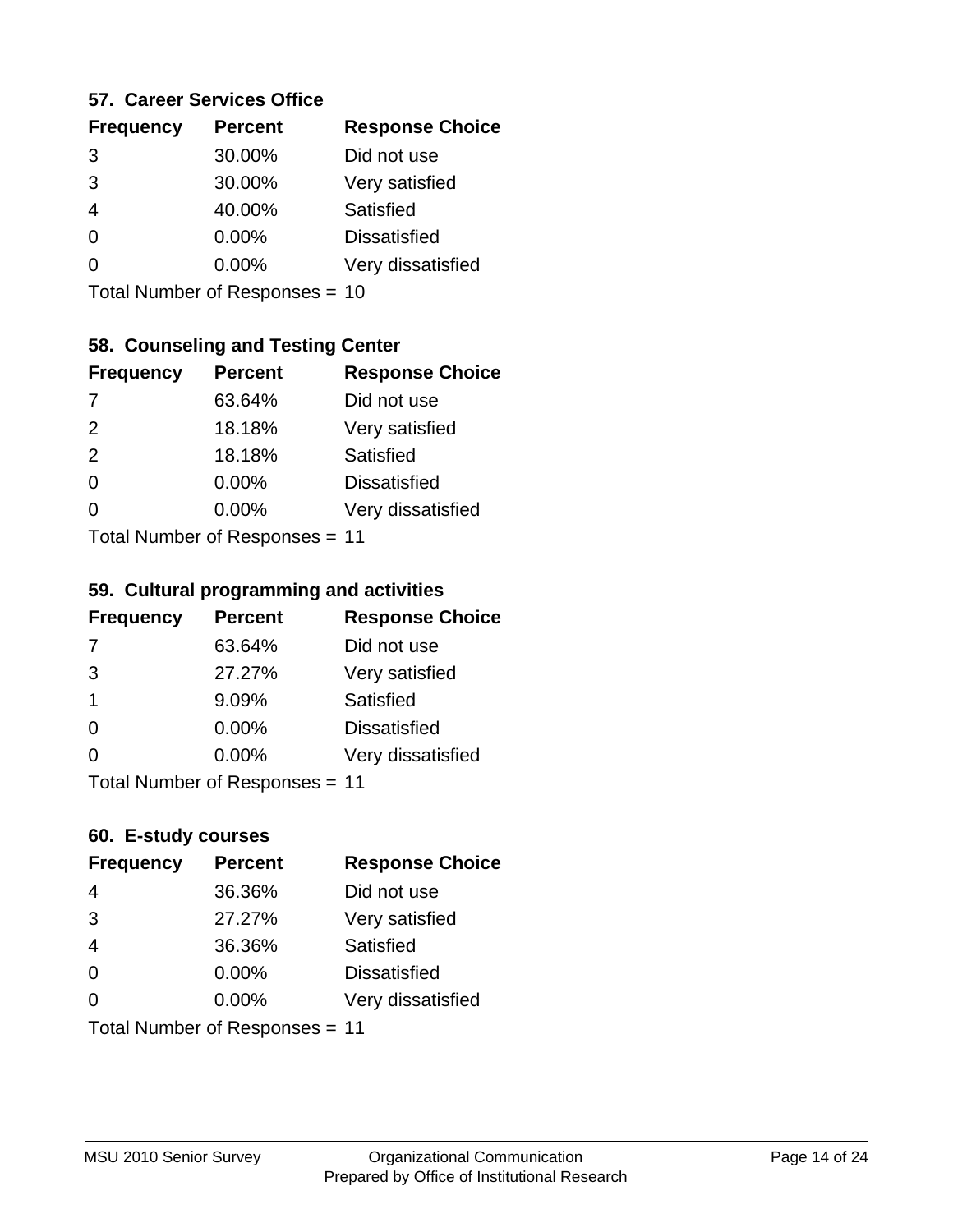#### **61. Food Services**

| <b>Response Choice</b> |
|------------------------|
|                        |
|                        |
|                        |
|                        |
| Very dissatisfied      |
|                        |

Total Number of Responses = 11

# **62. Greek life and activities**

| <b>Frequency</b>               | <b>Percent</b> | <b>Response Choice</b> |
|--------------------------------|----------------|------------------------|
| 8                              | 72.73%         | Did not use            |
| 3                              | 27.27%         | Very satisfied         |
| $\Omega$                       | 0.00%          | Satisfied              |
| $\Omega$                       | 0.00%          | <b>Dissatisfied</b>    |
|                                | $0.00\%$       | Very dissatisfied      |
| Total Number of Responses = 11 |                |                        |

#### **63. Health Services**

| <b>Frequency</b>          | <b>Percent</b> | <b>Response Choice</b> |
|---------------------------|----------------|------------------------|
| 5                         | 45.45%         | Did not use            |
| $\mathbf 1$               | 9.09%          | Very satisfied         |
| 4                         | 36.36%         | Satisfied              |
| $\overline{1}$            | 9.09%          | <b>Dissatisfied</b>    |
| $\Omega$                  | 0.00%          | Very dissatisfied      |
| Total Number of Desponses |                |                        |

Total Number of Responses = 11

# **64. Honor Societies/Departmental Clubs/Special Interest Organizations**

| <b>Frequency</b> | <b>Percent</b>                 | <b>Response Choice</b> |
|------------------|--------------------------------|------------------------|
| 5                | 45.45%                         | Did not use            |
| 3                | 27.27%                         | Very satisfied         |
| 3                | 27.27%                         | Satisfied              |
| $\Omega$         | 0.00%                          | <b>Dissatisfied</b>    |
| $\Omega$         | 0.00%                          | Very dissatisfied      |
|                  | Total Number of Responses = 11 |                        |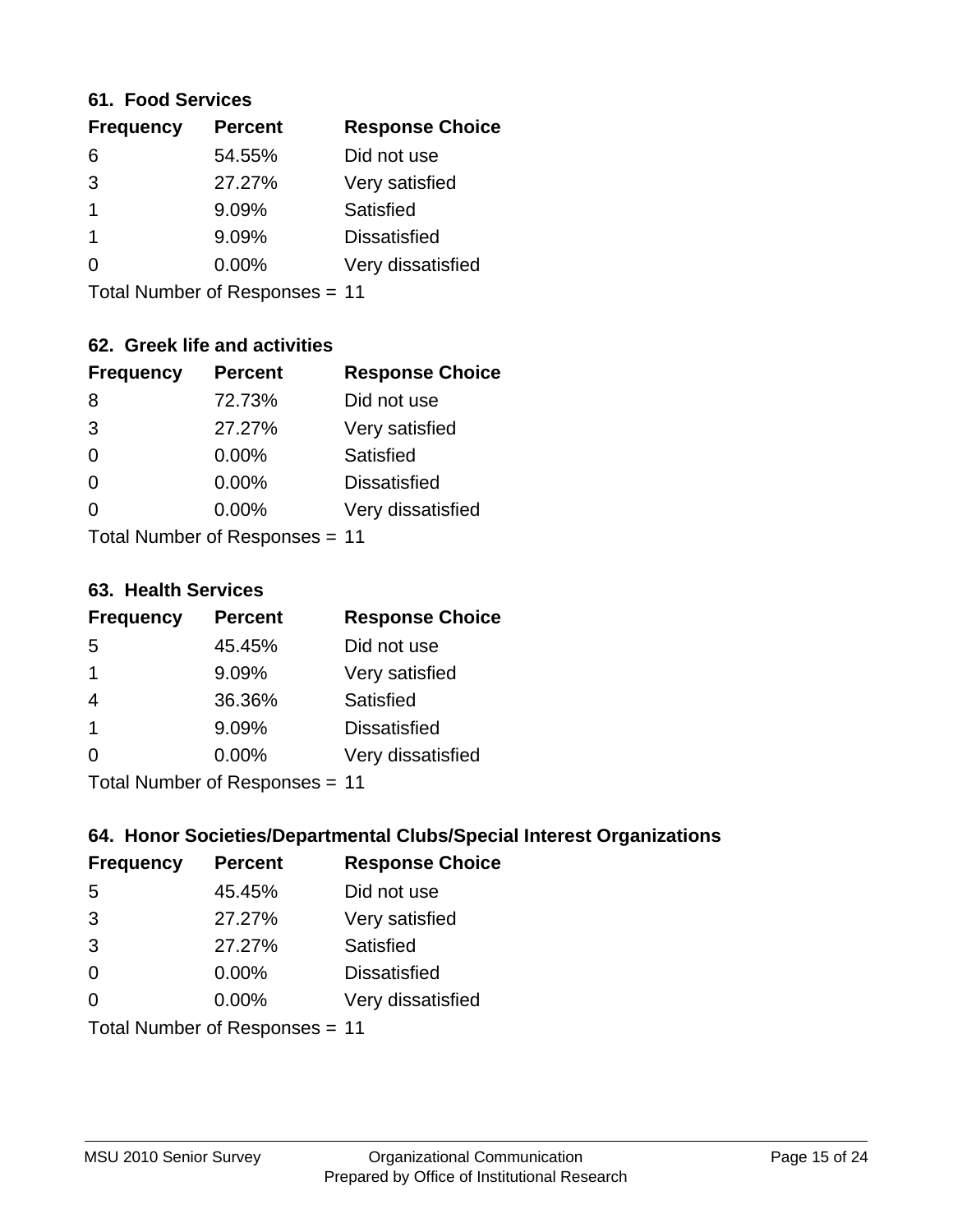### **65. International Programs and activities**

| <b>Percent</b> | <b>Response Choice</b> |
|----------------|------------------------|
| 63.64%         | Did not use            |
| 18.18%         | Very satisfied         |
| 18.18%         | Satisfied              |
| 0.00%          | <b>Dissatisfied</b>    |
| 0.00%          | Very dissatisfied      |
|                |                        |

Total Number of Responses = 11

# **66. International student support services**

| <b>Frequency</b>          | <b>Percent</b> | <b>Response Choice</b> |
|---------------------------|----------------|------------------------|
| 8                         | 72.73%         | Did not use            |
| 1                         | 9.09%          | Very satisfied         |
| $\mathbf 1$               | 9.09%          | <b>Satisfied</b>       |
| -1                        | 9.09%          | <b>Dissatisfied</b>    |
| 0                         | 0.00%          | Very dissatisfied      |
| Total Number of DoEROR 0. |                |                        |

Total Number of Responses = 11

### **67. Intramural Sports and Recreation**

| <b>Frequency</b> | <b>Percent</b>            | <b>Response Choice</b> |
|------------------|---------------------------|------------------------|
| 6                | 54.55%                    | Did not use            |
| 2                | 18.18%                    | Very satisfied         |
| 3                | 27.27%                    | Satisfied              |
| $\Omega$         | 0.00%                     | <b>Dissatisfied</b>    |
| $\Omega$         | 0.00%                     | Very dissatisfied      |
|                  | Total Number of Desponses |                        |

Total Number of Responses = 11

# **68. Lowry Center/Community College**

| <b>Frequency</b> | <b>Percent</b>                 | <b>Response Choice</b> |
|------------------|--------------------------------|------------------------|
| 8                | 72.73%                         | Did not use            |
| 2                | 18.18%                         | Very satisfied         |
| $\mathbf 1$      | 9.09%                          | Satisfied              |
| $\Omega$         | 0.00%                          | <b>Dissatisfied</b>    |
| $\Omega$         | $0.00\%$                       | Very dissatisfied      |
|                  | Total Number of Responses = 11 |                        |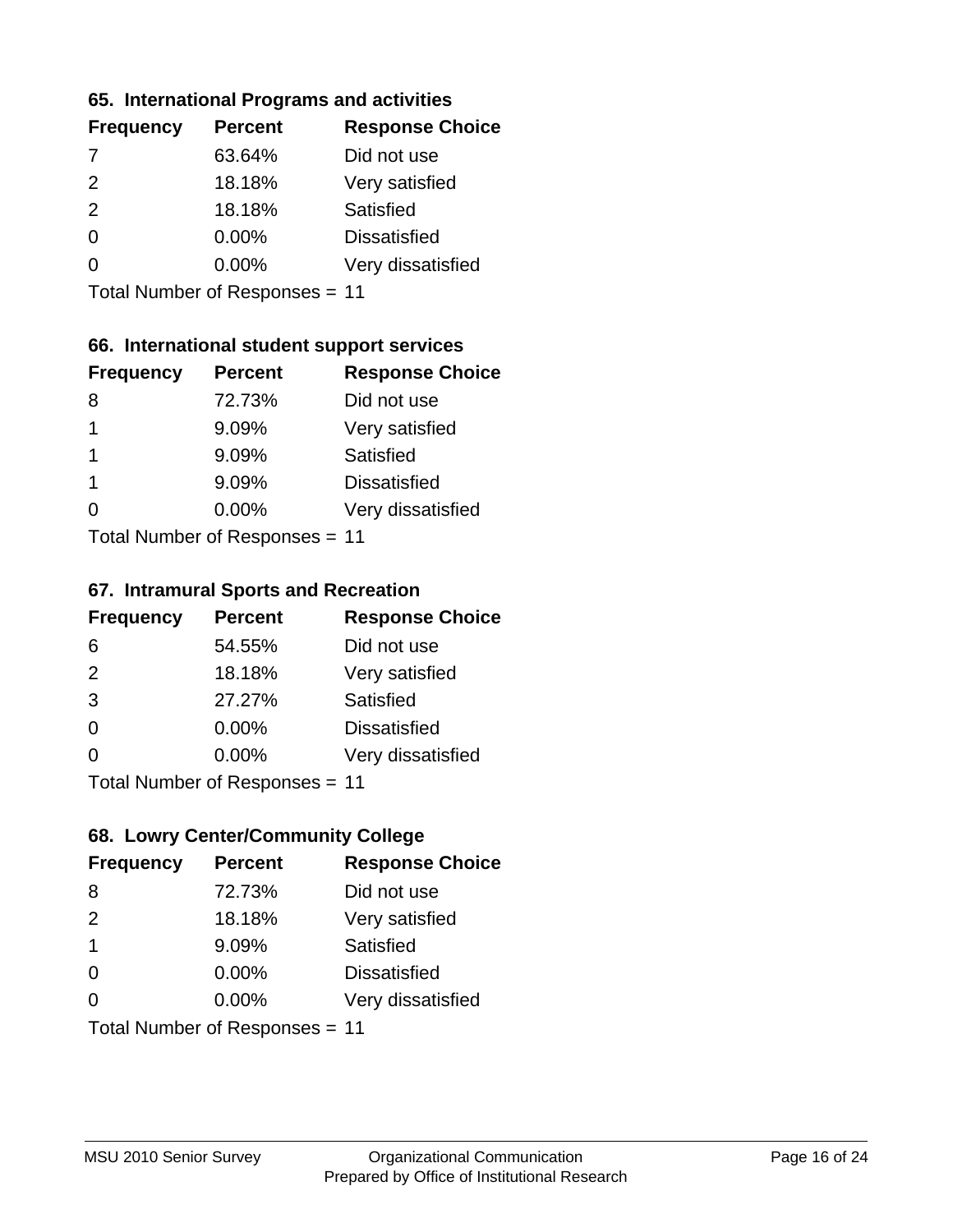# **69. Library**

| <b>Frequency</b> | <b>Percent</b> | <b>Response Choice</b> |
|------------------|----------------|------------------------|
| $\mathcal{P}$    | 18.18%         | Did not use            |
| 5                | 45.45%         | Very satisfied         |
| 3                | 27.27%         | Satisfied              |
| 0                | 0.00%          | <b>Dissatisfied</b>    |
|                  | 9.09%          | Very dissatisfied      |
|                  |                |                        |

Total Number of Responses = 11

# **70. MAP Report**

| <b>Frequency</b>               | <b>Percent</b> | <b>Response Choice</b> |
|--------------------------------|----------------|------------------------|
| 3                              | 27.27%         | Did not use            |
| 2                              | 18.18%         | Very satisfied         |
| $\overline{4}$                 | 36.36%         | Satisfied              |
| 2                              | 18.18%         | <b>Dissatisfied</b>    |
| ∩                              | $0.00\%$       | Very dissatisfied      |
| Total Number of Responses = 11 |                |                        |

#### **71. MSU Web site**

| <b>Frequency</b>               | <b>Percent</b> | <b>Response Choice</b> |
|--------------------------------|----------------|------------------------|
| $\mathcal{P}$                  | 18.18%         | Did not use            |
| 5                              | 45.45%         | Very satisfied         |
| 3                              | 27.27%         | Satisfied              |
| $\Omega$                       | 0.00%          | <b>Dissatisfied</b>    |
| $\overline{\mathbf{1}}$        | 9.09%          | Very dissatisfied      |
| Total Number of Responses = 11 |                |                        |

# **72. NCAA Sports**

| <b>Frequency</b>               | <b>Percent</b> | <b>Response Choice</b> |
|--------------------------------|----------------|------------------------|
| 7                              | 63.64%         | Did not use            |
| 2                              | 18.18%         | Very satisfied         |
| 2                              | 18.18%         | Satisfied              |
| $\Omega$                       | 0.00%          | <b>Dissatisfied</b>    |
| $\Omega$                       | 0.00%          | Very dissatisfied      |
| Total Number of Responses = 11 |                |                        |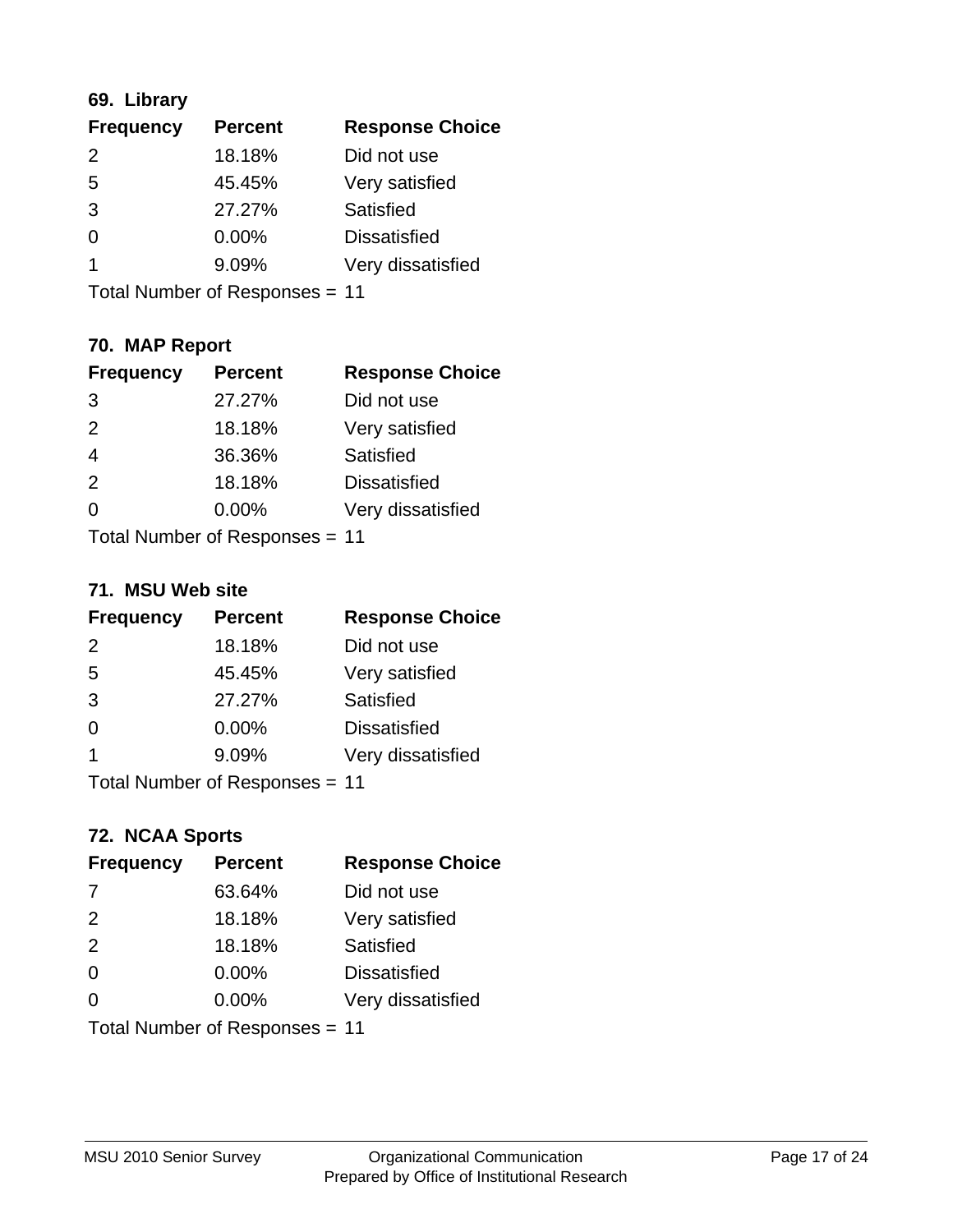# **73. Online courses that are not e-study**

| <b>Percent</b> | <b>Response Choice</b> |
|----------------|------------------------|
| 72.73%         | Did not use            |
| 18.18%         | Very satisfied         |
| 9.09%          | Satisfied              |
| $0.00\%$       | <b>Dissatisfied</b>    |
| $0.00\%$       | Very dissatisfied      |
|                |                        |

Total Number of Responses = 11

# **74. Racer Touch Registration**

| <b>Frequency</b>          | <b>Percent</b> | <b>Response Choice</b> |
|---------------------------|----------------|------------------------|
| 3                         | 27.27%         | Did not use            |
| 1                         | 9.09%          | Very satisfied         |
| 2                         | 18.18%         | Satisfied              |
| 2                         | 18.18%         | <b>Dissatisfied</b>    |
| 3                         | 27.27%         | Very dissatisfied      |
| Total Number of Doopepooo |                |                        |

Total Number of Responses = 11

# **75. Residential College programming and activities**

| <b>Frequency</b>             | <b>Percent</b> | <b>Response Choice</b> |
|------------------------------|----------------|------------------------|
| 6                            | 54.55%         | Did not use            |
| 3                            | 27.27%         | Very satisfied         |
| 2                            | 18.18%         | Satisfied              |
| $\Omega$                     | 0.00%          | <b>Dissatisfied</b>    |
| $\Omega$                     | 0.00%          | Very dissatisfied      |
| Total Number of Deepensee 44 |                |                        |

Total Number of Responses = 11

### **76. Scholarships/grants/student employment**

| <b>Frequency</b> | <b>Percent</b>                 | <b>Response Choice</b> |
|------------------|--------------------------------|------------------------|
| 3                | 27.27%                         | Did not use            |
| 3                | 27.27%                         | Very satisfied         |
| $\overline{4}$   | 36.36%                         | Satisfied              |
| $\overline{1}$   | 9.09%                          | <b>Dissatisfied</b>    |
| $\Omega$         | $0.00\%$                       | Very dissatisfied      |
|                  | Total Number of Responses = 11 |                        |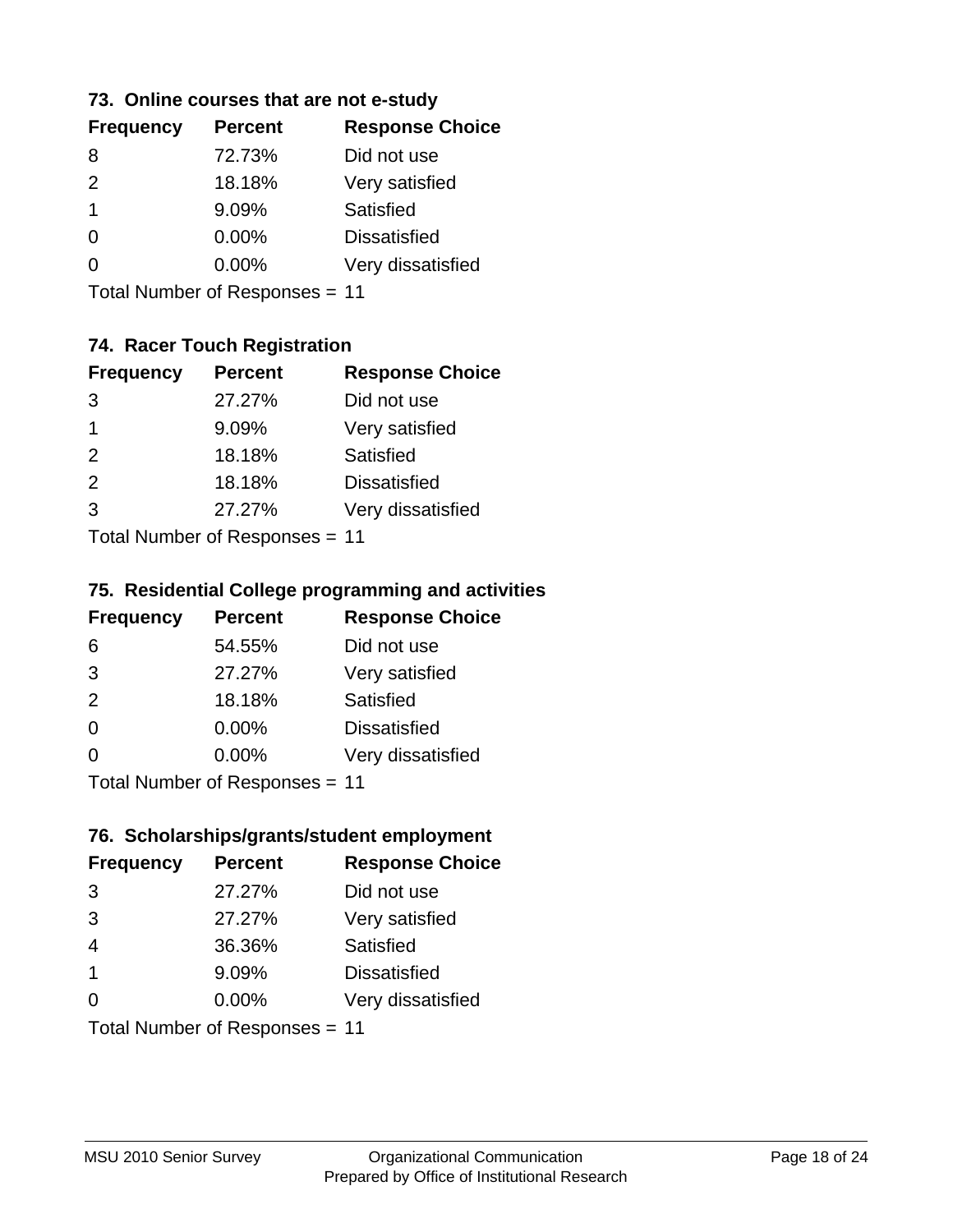### **77. Security Services**

| <b>Percent</b> | <b>Response Choice</b> |
|----------------|------------------------|
| 54.55%         | Did not use            |
| 9.09%          | Very satisfied         |
| 9.09%          | Satisfied              |
| 27.27%         | <b>Dissatisfied</b>    |
| $0.00\%$       | Very dissatisfied      |
|                |                        |

Total Number of Responses = 11

# **78. Services for non-traditional students**

| <b>Frequency</b>                 | <b>Percent</b> | <b>Response Choice</b> |
|----------------------------------|----------------|------------------------|
| 7                                | 63.64%         | Did not use            |
| 3                                | 27.27%         | Very satisfied         |
| $\Omega$                         | 0.00%          | <b>Satisfied</b>       |
| 1                                | 9.09%          | <b>Dissatisfied</b>    |
| ∩                                | 0.00%          | Very dissatisfied      |
| $Total Number of Doeponeoc = 11$ |                |                        |

Total Number of Responses = 11

# **79. Student Support Services (Trio)**

| <b>Frequency</b>          | <b>Percent</b> | <b>Response Choice</b> |
|---------------------------|----------------|------------------------|
| 8                         | 72.73%         | Did not use            |
| 2                         | 18.18%         | Very satisfied         |
| $\Omega$                  | 0.00%          | Satisfied              |
| -1                        | 9.09%          | <b>Dissatisfied</b>    |
| $\Omega$                  | 0.00%          | Very dissatisfied      |
| Total Number of Desponses |                |                        |

Total Number of Responses = 11

# **80. Student PIN System**

| <b>Frequency</b> | <b>Percent</b>                 | <b>Response Choice</b> |
|------------------|--------------------------------|------------------------|
| 2                | 18.18%                         | Did not use            |
| 3                | 27.27%                         | Very satisfied         |
| 3                | 27.27%                         | Satisfied              |
| 2                | 18.18%                         | <b>Dissatisfied</b>    |
| 1                | 9.09%                          | Very dissatisfied      |
|                  | Total Number of Responses = 11 |                        |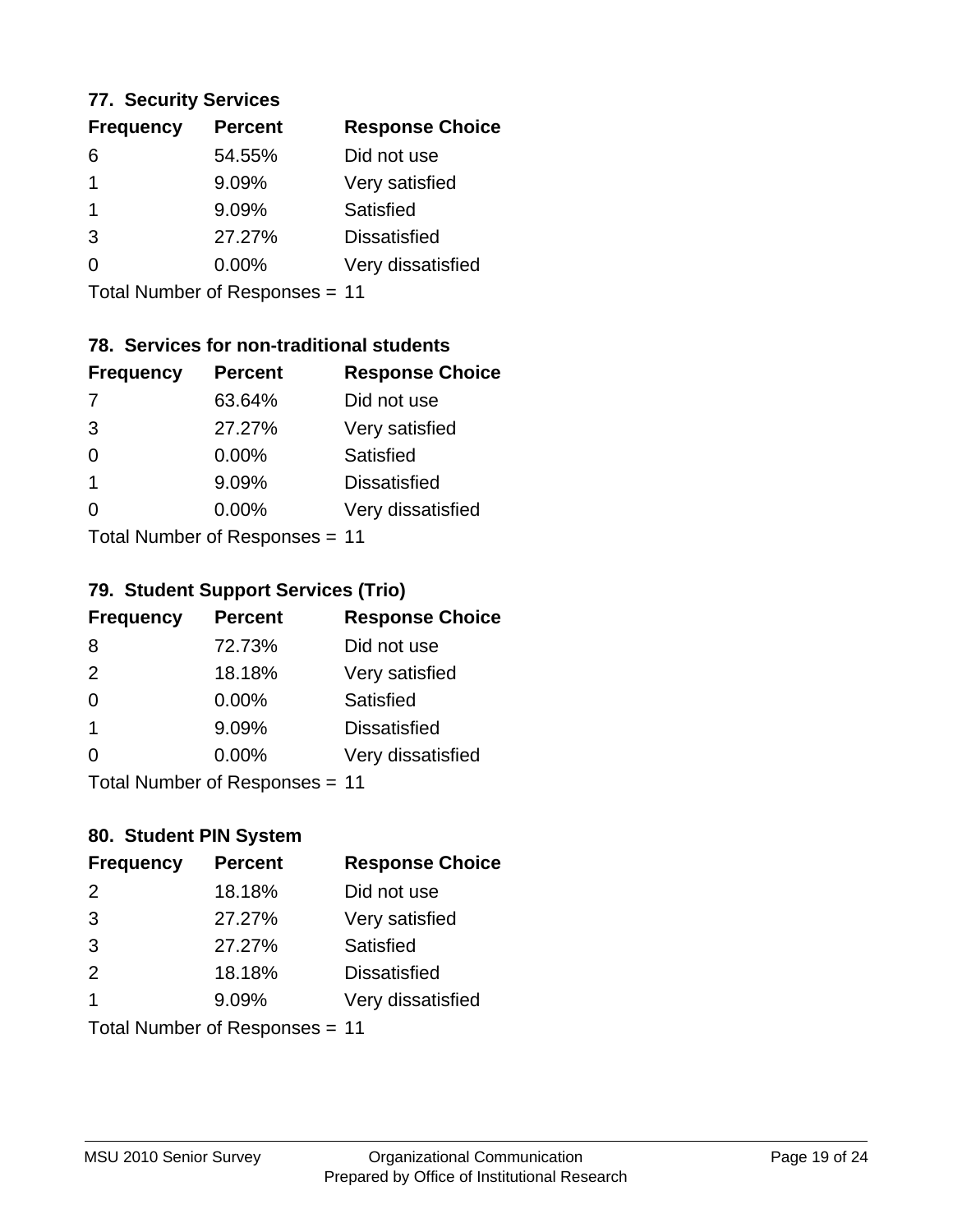# **81. Student Records/Transcript Services**

| <b>Frequency</b> | <b>Percent</b> | <b>Response Choice</b> |
|------------------|----------------|------------------------|
| $\mathcal{P}$    | 18.18%         | Did not use            |
| 3                | 27.27%         | Very satisfied         |
| $\mathcal{B}$    | 27.27%         | Satisfied              |
| $\mathcal{P}$    | 18.18%         | <b>Dissatisfied</b>    |
|                  | 9.09%          | Very dissatisfied      |

Total Number of Responses = 11

# **82. Computer and Internet access for study and research needs**

| <b>Frequency</b>           | <b>Percent</b> | <b>Response Choice</b> |
|----------------------------|----------------|------------------------|
| $\mathcal{P}$              | 18.18%         | Did not use            |
| 3                          | 27.27%         | Very satisfied         |
| 4                          | 36.36%         | Satisfied              |
| $\overline{1}$             | 9.09%          | <b>Dissatisfied</b>    |
| 1                          | 9.09%          | Very dissatisfied      |
| Tatal Number of Desperance |                |                        |

Total Number of Responses = 11

### **83. Women's Center**

| <b>Frequency</b>           | <b>Percent</b> | <b>Response Choice</b> |
|----------------------------|----------------|------------------------|
| 10                         | 90.91%         | Did not use            |
| 0                          | $0.00\%$       | Very satisfied         |
| $\overline{1}$             | 9.09%          | <b>Satisfied</b>       |
| $\Omega$                   | 0.00%          | <b>Dissatisfied</b>    |
| $\Omega$                   | 0.00%          | Very dissatisfied      |
| Total Number of Desperance |                |                        |

Total Number of Responses = 11

# **84. To what extent did you participate in Residential College activities?**

| <b>Frequency</b>             | <b>Percent</b> | <b>Response Choice</b> |
|------------------------------|----------------|------------------------|
| .5                           | 45.45%         | Did not participate    |
| 3                            | 27.27%         | Frequently             |
| 3                            | 27.27%         | Occasionally           |
| $\Omega$                     | 0.00%          | Seldom                 |
| Tatal Manuel and Davis and a |                |                        |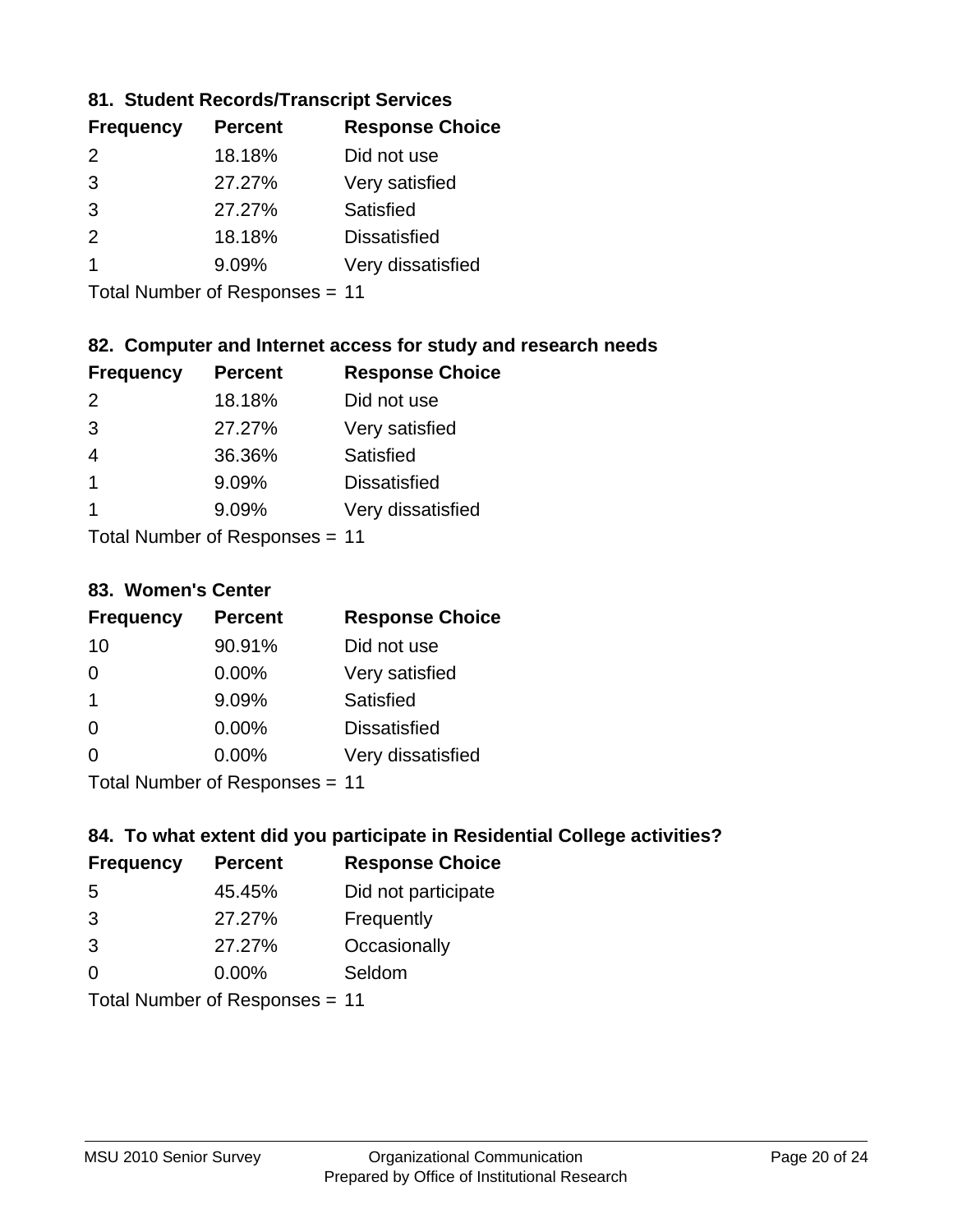| <b>Percent</b> | <b>Response Choice</b>                 |
|----------------|----------------------------------------|
| 36.36%         | Not familiar with Residential Colleges |
| 27.27%         | Very positive                          |
| 36.36%         | <b>Positive</b>                        |
| 0.00%          | <b>Negative</b>                        |
| 0.00%          | Very negative                          |
|                |                                        |

# **85. Which phrase best describes your opinion of Residential Colleges?**

Total Number of Responses = 11

#### **Questions 86-95**

**University Graduate." Please indicate how effective your MSU experience was in The University has formulated ten desired "Characteristics of the Murray State enhancing your abilities in each area.**

**86. Engage in mature, independent and creative thought and express that thought effectively in oral and written communication;**

| <b>Frequency</b> | <b>Percent</b> | <b>Response Choice</b> |
|------------------|----------------|------------------------|
| 7                | 63.64%         | Very effective         |
| 3                | 27.27%         | Effective              |
|                  | 9.09%          | Ineffective            |
| ∩                | $0.00\%$       | Very ineffective       |

Total Number of Responses = 11

**87. Understand and apply the critical and scientific methodologies that** 

**academic disciplines employ to discover knowledge and ascertain its validity;**

| <b>Frequency</b> | <b>Percent</b> | <b>Response Choice</b> |
|------------------|----------------|------------------------|
| 5                | 50.00%         | Very effective         |
| 3                | 30.00%         | Effective              |
| 2                | 20.00%         | Ineffective            |
| $\Omega$         | 0.00%          | Very ineffective       |
|                  |                |                        |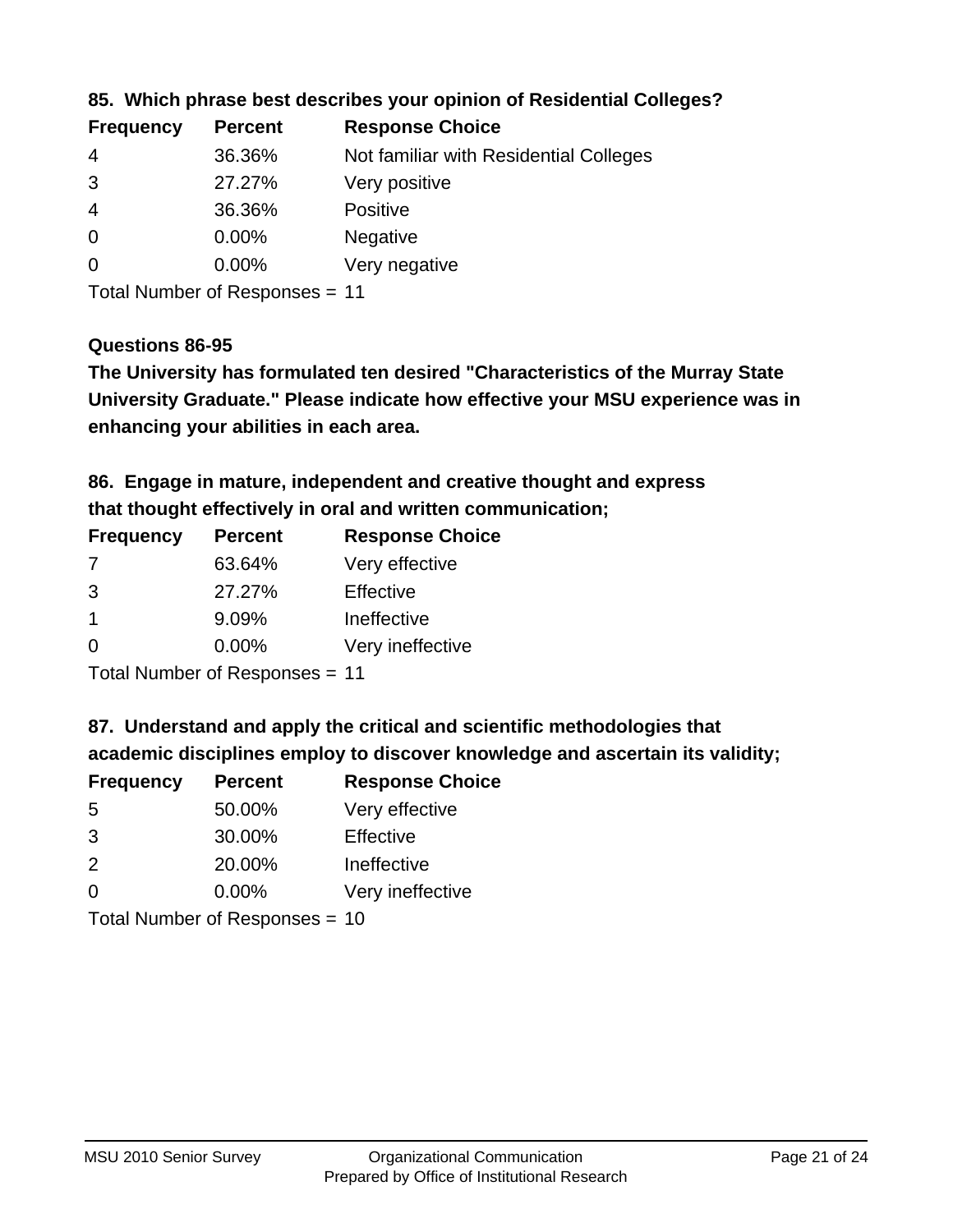# **88. Apply sound standards of information gathering, analysis and evaluation to reach logical decisions;**

| <b>Frequency</b> | <b>Percent</b> | <b>Response Choice</b> |
|------------------|----------------|------------------------|
| 5                | 50.00%         | Very effective         |
| 4                | 40.00%         | Effective              |
|                  | 10.00%         | Ineffective            |
| $\Omega$         | 0.00%          | Very ineffective       |
|                  |                |                        |

Total Number of Responses = 10

# **89. Understand the roles and applications of science and technology in the solution of the problems of a changing world;**

| <b>Frequency</b>                        | <b>Percent</b> | <b>Response Choice</b> |
|-----------------------------------------|----------------|------------------------|
| $\overline{4}$                          | 40.00%         | Very effective         |
| $\overline{4}$                          | 40.00%         | Effective              |
| $\mathbf 1$                             | 10.00%         | Ineffective            |
|                                         | 10.00%         | Very ineffective       |
| $T$ at all Message and $D$ are a second |                |                        |

Total Number of Responses = 10

# **90. Demonstrate a critical understanding of the world's historical, literary, philosophical, and artistic traditions;**

| <b>Frequency</b> | <b>Percent</b> | <b>Response Choice</b> |
|------------------|----------------|------------------------|
| 4                | 40.00%         | Very effective         |
| 5                | 50.00%         | Effective              |
| $\overline{1}$   | 10.00%         | Ineffective            |
| $\Omega$         | 0.00%          | Very ineffective       |
|                  |                |                        |

Total Number of Responses = 10

# **91. Understand the dynamics of cultural diversity, of competing economic and political systems, and of complex moral and ethical issues;**

| <b>Frequency</b> | <b>Percent</b>                 | <b>Response Choice</b> |
|------------------|--------------------------------|------------------------|
| 6                | 60.00%                         | Very effective         |
| $\overline{4}$   | 40.00%                         | Effective              |
| 0                | 0.00%                          | Ineffective            |
| $\Omega$         | 0.00%                          | Very ineffective       |
|                  | Total Number of Responses = 10 |                        |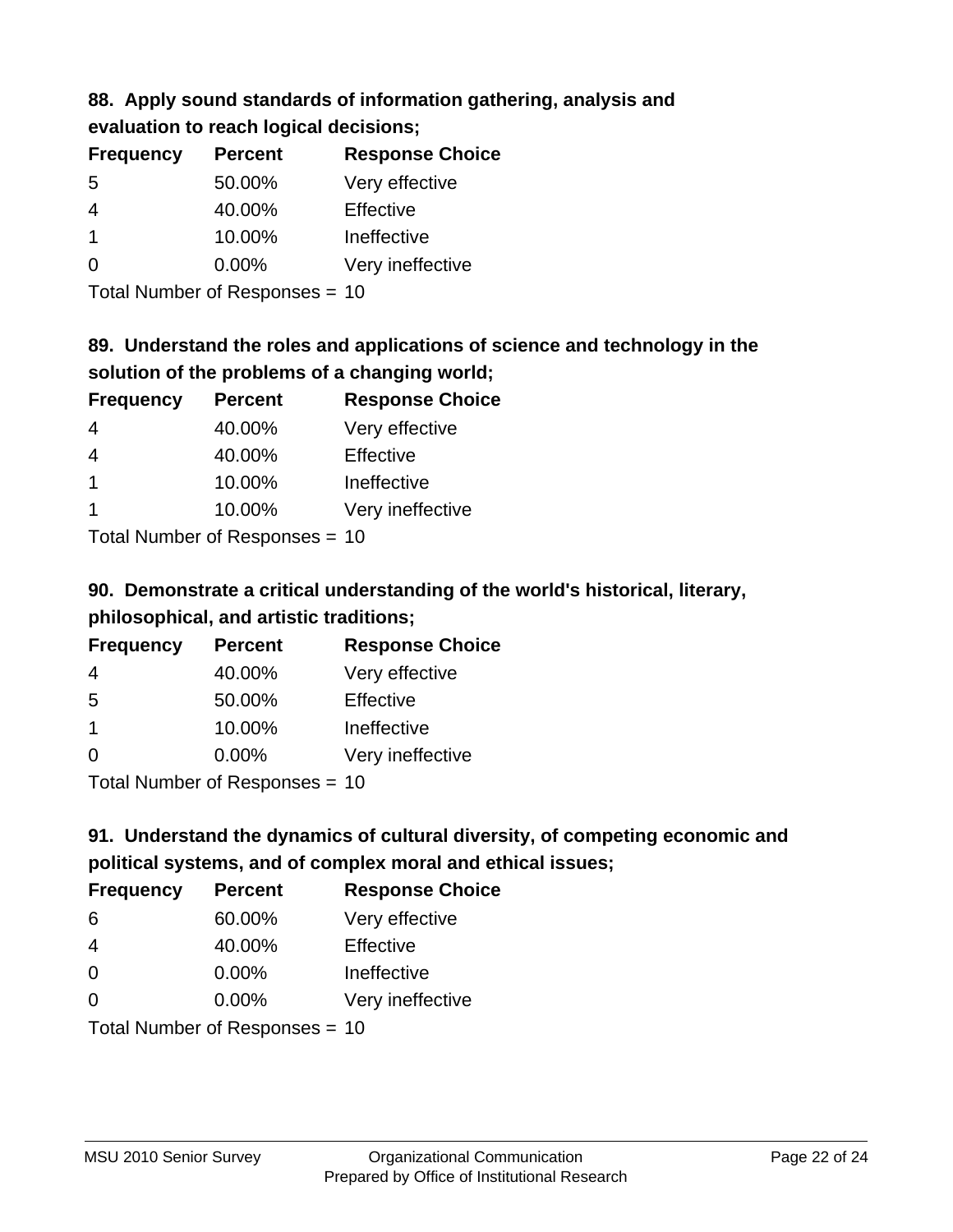# **92. Understand the nature of and engage in ethical behavior and**

# **responsible citizenship;**

| <b>Frequency</b> | <b>Percent</b> | <b>Response Choice</b> |
|------------------|----------------|------------------------|
| 6                | 60.00%         | Very effective         |
| 3                | 30.00%         | Effective              |
| 1                | 10.00%         | Ineffective            |
|                  | $0.00\%$       | Very ineffective       |
|                  |                |                        |

Total Number of Responses = 10

# **93. Understand the importance of the behaviors necessary to maintain a healthy lifestyle;**

| <b>Frequency</b>           | <b>Percent</b> | <b>Response Choice</b> |
|----------------------------|----------------|------------------------|
| 7                          | 70.00%         | Very effective         |
| $\mathcal{P}$              | 20.00%         | Effective              |
| $\mathbf 1$                | 10.00%         | Ineffective            |
| $\Omega$                   | $0.00\%$       | Very ineffective       |
| Tatal Number of Desperance |                |                        |

Total Number of Responses = 10

# **94. Demonstrate mastery of a chosen field of study; and**

| <b>Frequency</b> | <b>Percent</b> | <b>Response Choice</b> |
|------------------|----------------|------------------------|
| 6                | 60.00%         | Very effective         |
| 4                | 40.00%         | Effective              |
| $\Omega$         | 0.00%          | Ineffective            |
| $\Omega$         | 0.00%          | Very ineffective       |
|                  |                |                        |

Total Number of Responses = 10

# **95. Value intellectual pursuit and continuous learning in a changing world.**

| <b>Frequency</b>           | <b>Percent</b> | <b>Response Choice</b> |
|----------------------------|----------------|------------------------|
| 6                          | 60.00%         | Very effective         |
| 4                          | 40.00%         | Effective              |
| $\Omega$                   | 0.00%          | Ineffective            |
| $\Omega$                   | 0.00%          | Very ineffective       |
| Total Number of Denonone – |                |                        |